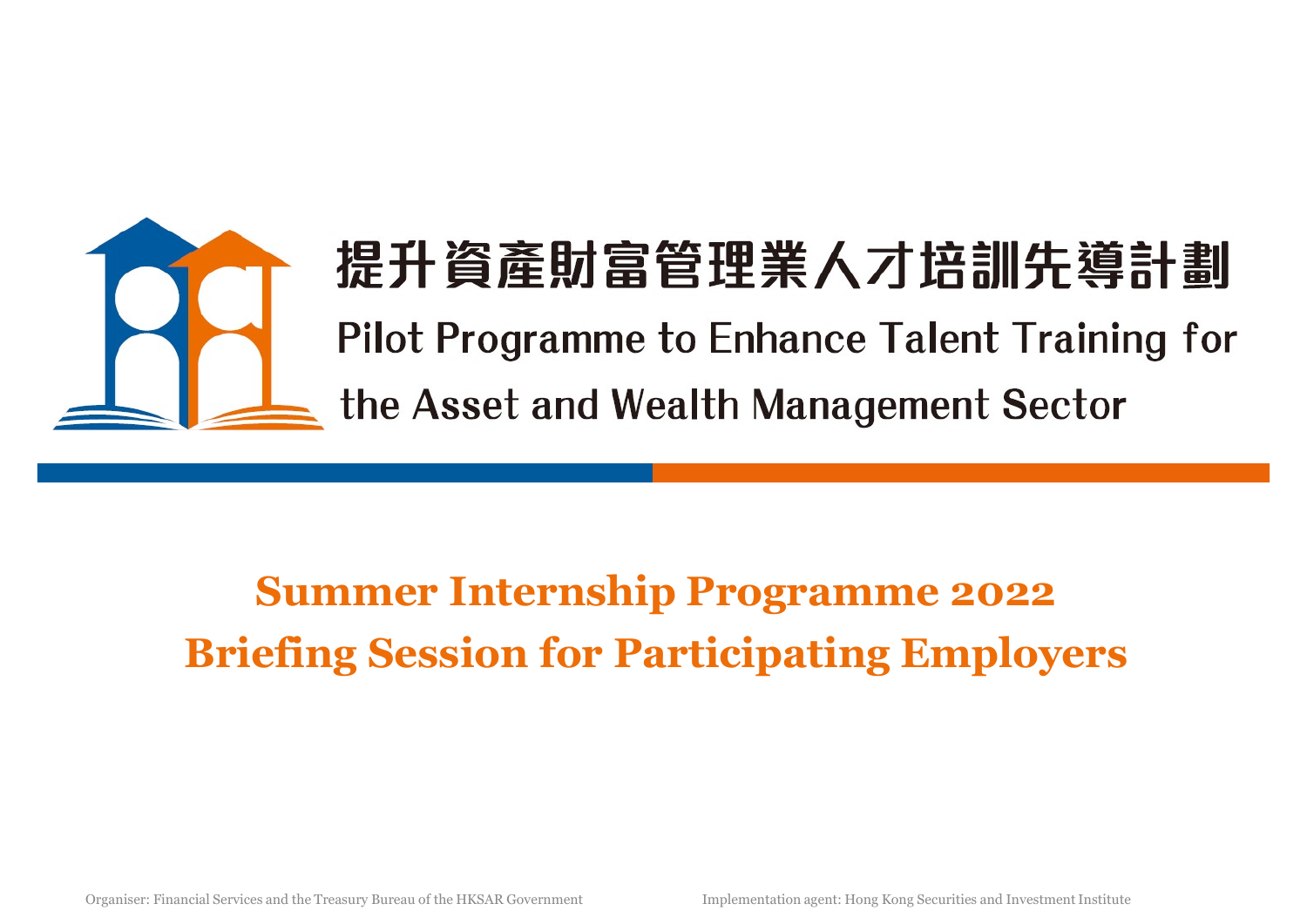

- Overview of the WAM Pilot Programme
- Summer Internship Programme (SIP)
	- Why join SIP? What are the feedbacks from employers and interns?
	- Students' and Employers' eligibility
- SIP 2022
	- Key dates
- Participating Employer (PE) application<br>- Vetting<br>- Student application<br>- Selection, Offer and Appointment<br>- Before internship commencement<br>- Internship commences<br>- Honorarium subsidy claim<br>- Implementation agent: Hong K – Participating Employer (PE) application
	- Vetting
	-
	- Student application Selection, Offer and Appointment
	- Before internship commencement
	- Internship commences
	- Honorarium subsidy claim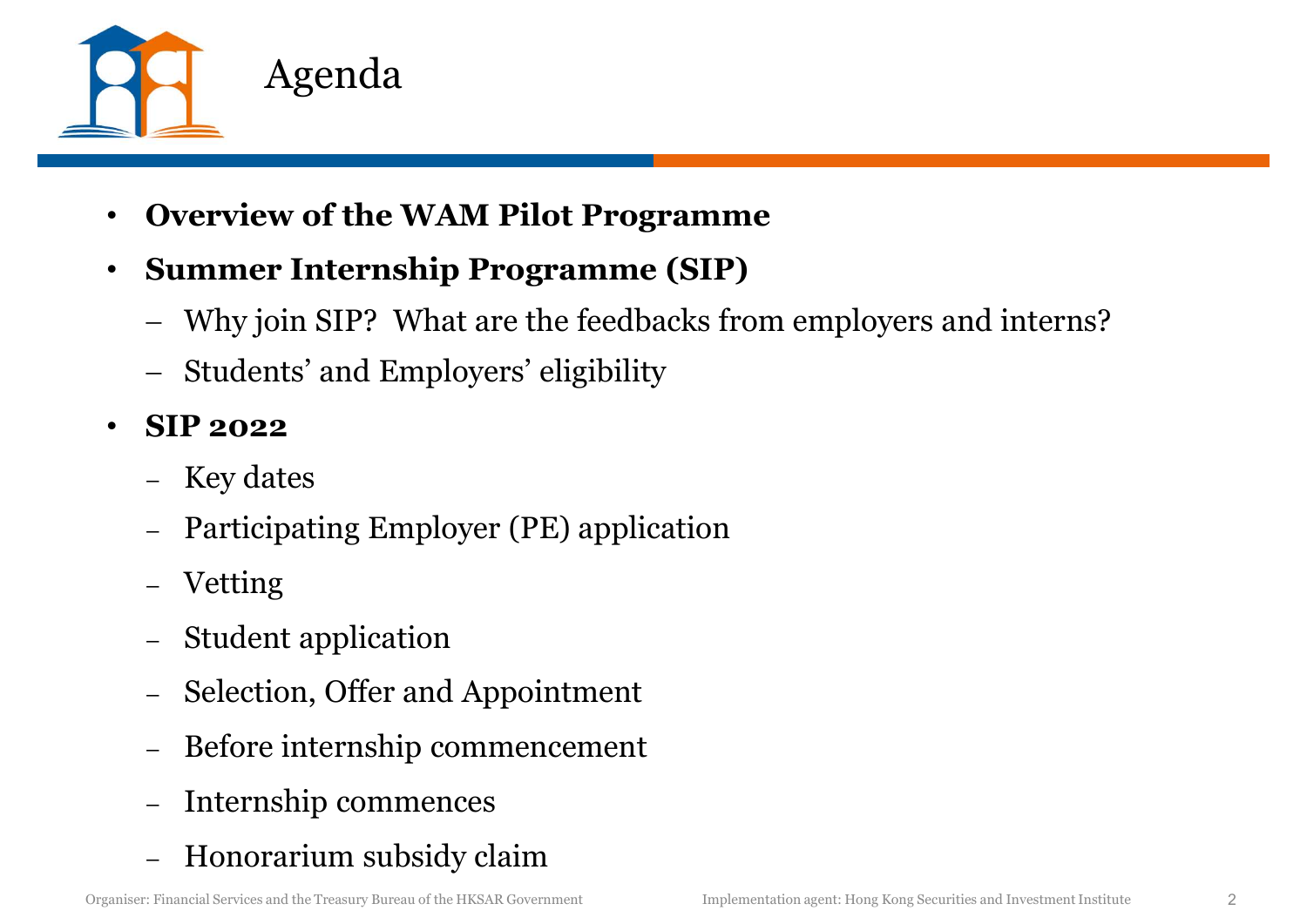

- Overview of the WAM Pilot Programme Overview of the WAM Pilot Pr<br>- Background<br>ative Council approved WAA pool million
- The Legislative Council approved HK\$100 million for the Financial Services & the Treasury Bureau ("FSTB") to implement a three-year pilot programme (2016-2019), which was extended until 2022/2023, to enhance talent training for the insurance sector and the asset and wealth management (WAM) sector.
- The Hong Kong Securities and Investment ("HKSI") Institute is appointed as the implementation agent.
- Key objectives:
	- To promote the WAM industry to students and graduates to enable them to better understand the full spectrum of functional posts and career prospects of different subsectors;
	- To attract and expand the talent pool for middle and back offices;
- To promote the WAM industry to students and graduates to enable them to better<br>understand the full spectrum of functional posts and career prospects of different sub-<br>sectors;<br>
To attract and expand the talent pool for mid To enhance the competency and professionalism of financial services practitioners, particularly those working in small and medium sized institutions, within the WAM sector; and
	- To assist other practitioners within the financial services industry to acquire the knowledge and skills required for entering the WAM sector.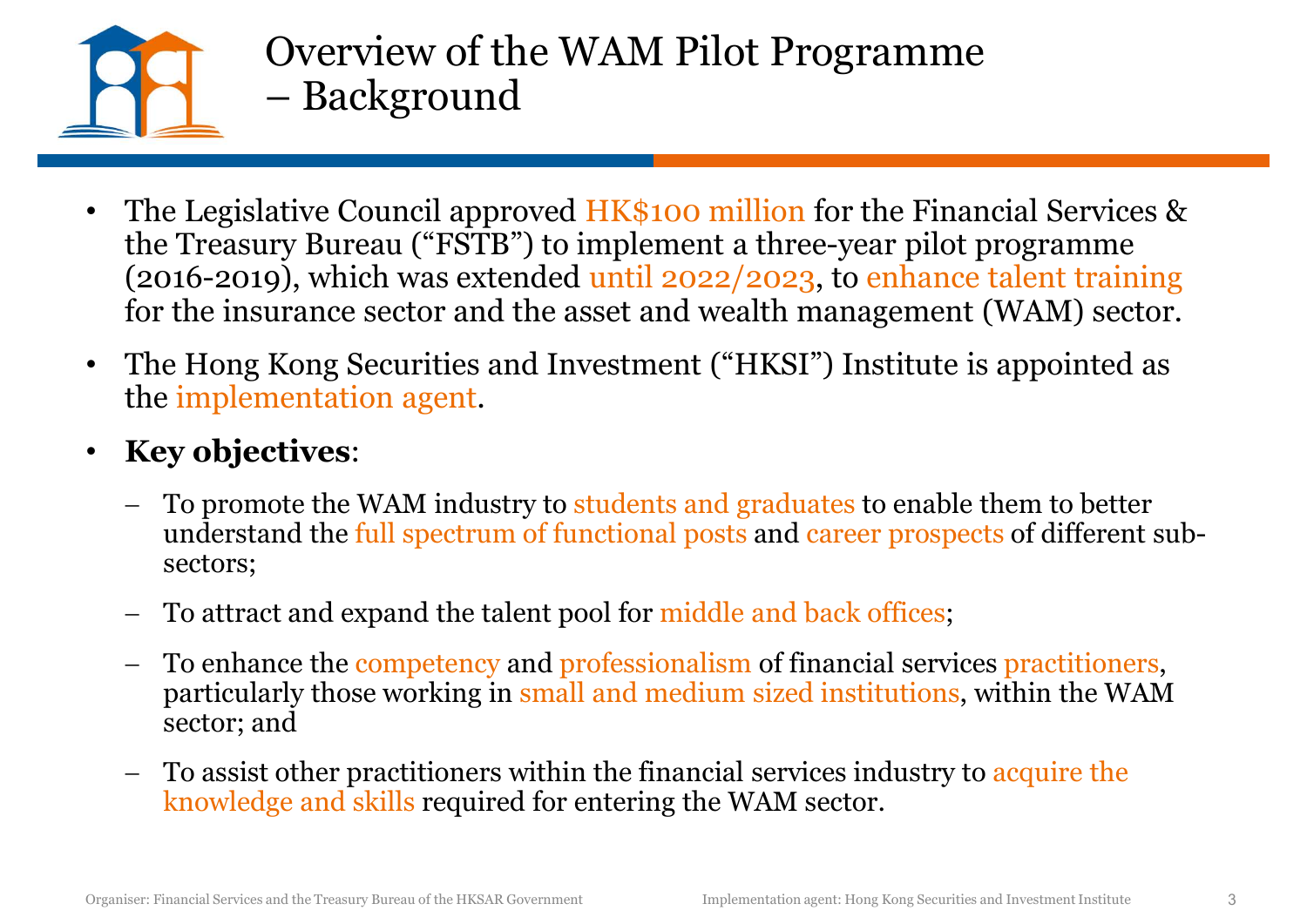

### Overview of the WAM Pilot Programme Overview of the WAM Pilot Progra<br>- Steering Committee

- Steering Committee is chaired by the FSTB.
- It is comprised of representatives at different sectors within the WAM industry including:

| Overview of the WAM Pilot Programme<br>- Steering Committee                                                                                     |                                                                     |
|-------------------------------------------------------------------------------------------------------------------------------------------------|---------------------------------------------------------------------|
| • Steering Committee is chaired by the FSTB.<br>• It is comprised of representatives at different sectors within the WAM industry<br>including: |                                                                     |
| <b>Industry associations</b>                                                                                                                    | <b>Academia</b>                                                     |
| Alternative Investment Management<br><b>Association (AIMA)</b>                                                                                  | Hong Kong Baptist University (HKBU)                                 |
| Chinese Asset Management Association of Hong<br>Kong (CAMAHK)                                                                                   | The Chinese University of Hong Kong (CUHK)                          |
|                                                                                                                                                 | <b>Regulators</b>                                                   |
| Hong Kong Investment Funds Association<br>(HKIFA)                                                                                               | Hong Kong Monetary Authority (HKMA)                                 |
| <b>Private Wealth Management Association</b><br>(PWMA)                                                                                          | <i>Securities &amp; Futures Commission (SFC)</i>                    |
|                                                                                                                                                 |                                                                     |
|                                                                                                                                                 | Implementation agent: Hong Kong Securities and Investment Institute |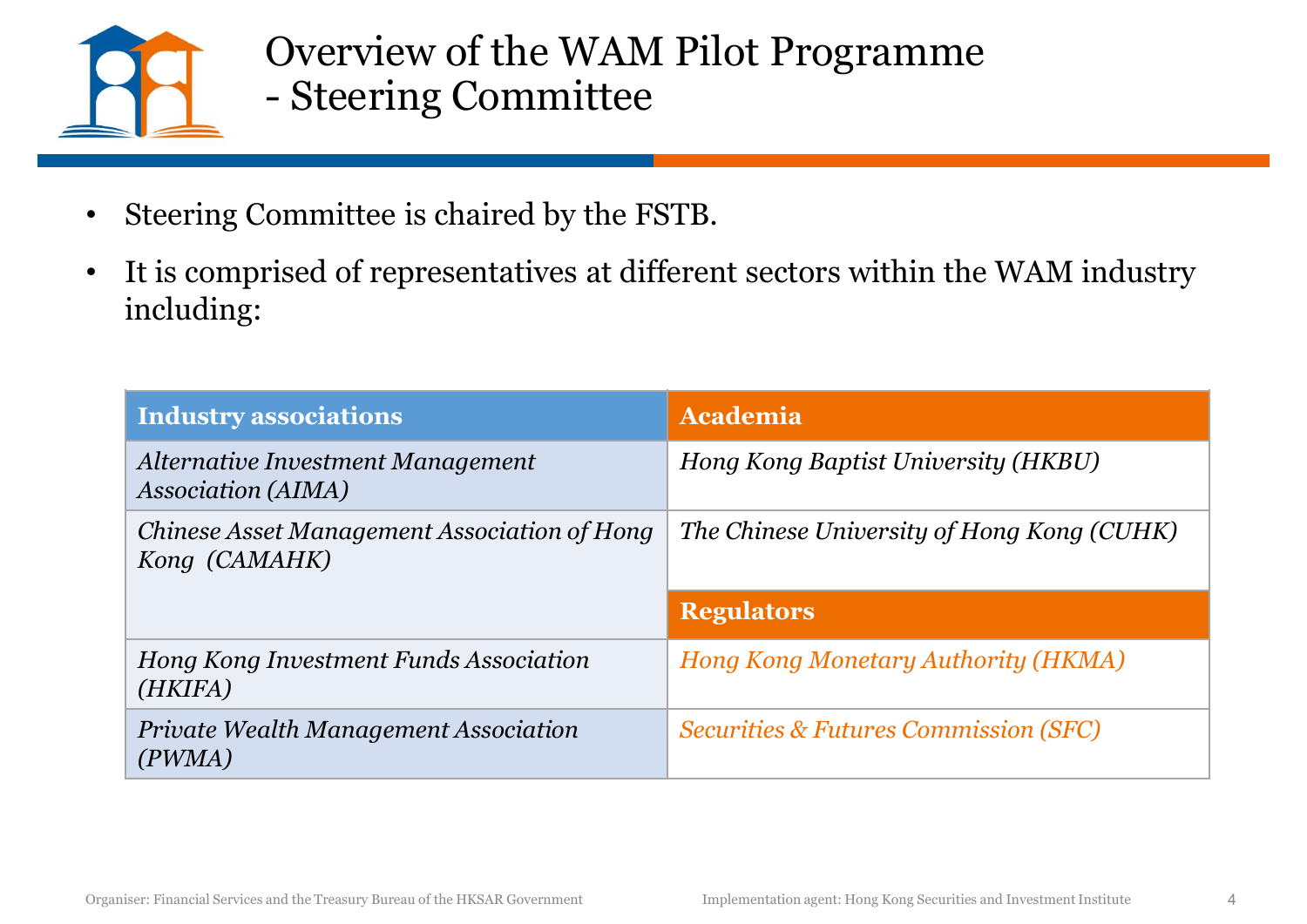

### Overview of the WAM Pilot Programme Overview of the WAM Pilot P:<br>- 3 key initiatives

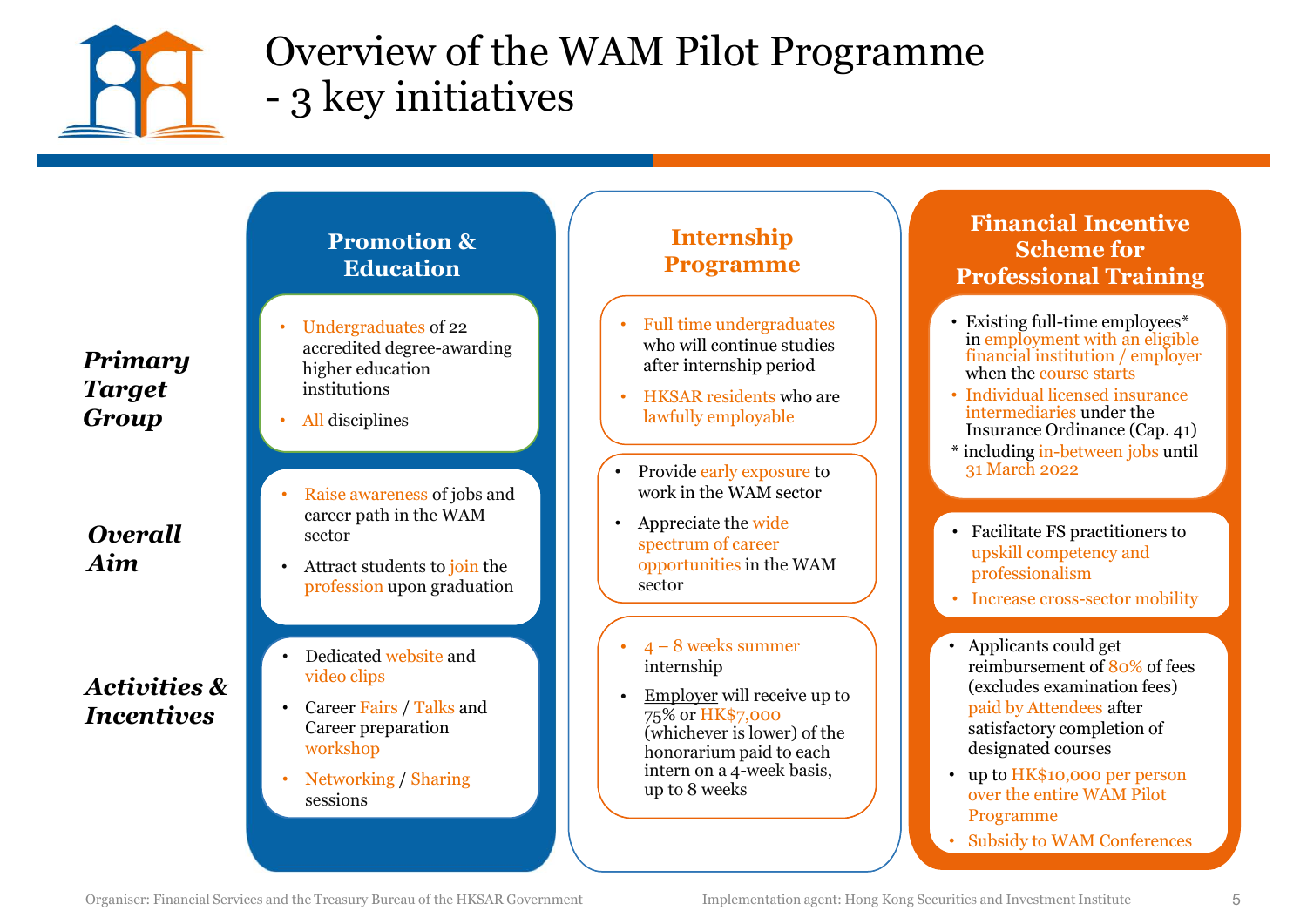

### Summer Internship Programme (SIP)

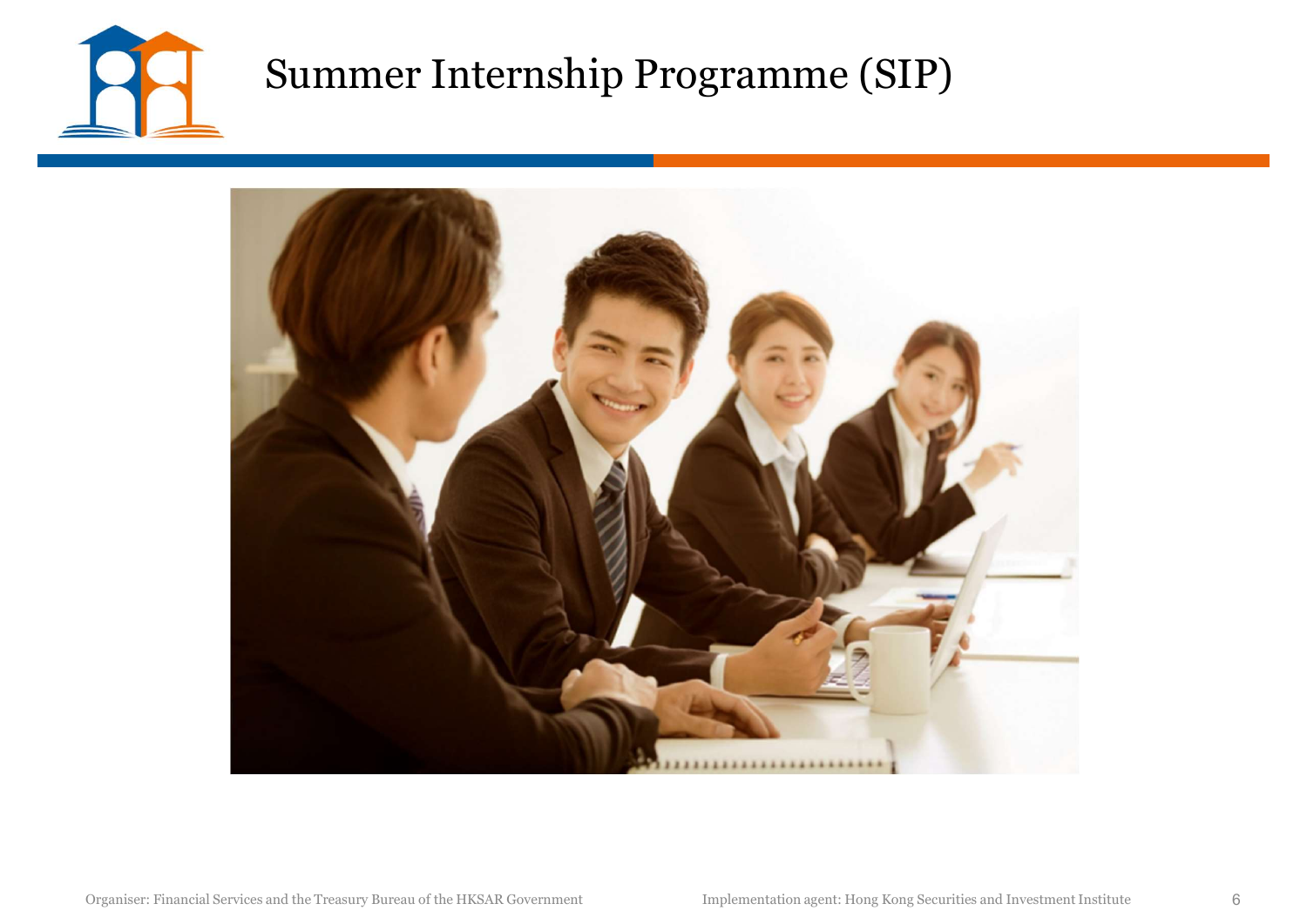

### Summer Internship Programme (SIP) Summer Internship Programn<br>– Why join SIP? Summer Internship Pr<br>
– Why join SIP?<br>
We offer:<br>
• a unique platform adopted by undergrad Summer Internship Program<br>
- Why join SIP?<br>
- offer:<br>
a unique platform adopted by undergraduates for<br>
a centralised effort for you as the participating<br>
talents as interns.

- 
- Why join SIP?<br>
 Why join SIP?<br>
 a unique platform adopted by undergraduates for summer jobs search; and<br>
 a centralised effort for you as the participating employer to attract and recruit young<br>
talents as interns. Summer Internship Programme (SIP)<br>
– Why join SIP?<br>
We offer:<br>
• a unique platform adopted by undergraduates for summer jobs search; and<br>
• a centralised effort for you as the participating employer to attract and recruit We offer:<br>  $\bullet$  Why join SIP?<br>
We offer:<br>  $\bullet$  a unique platform adopted by undergraduced a contralised effort for you as the particular<br>
stalents as interns.<br>
You receive:<br>  $\bullet$  brand recognition;

- brand **recognition**;
- 
- 

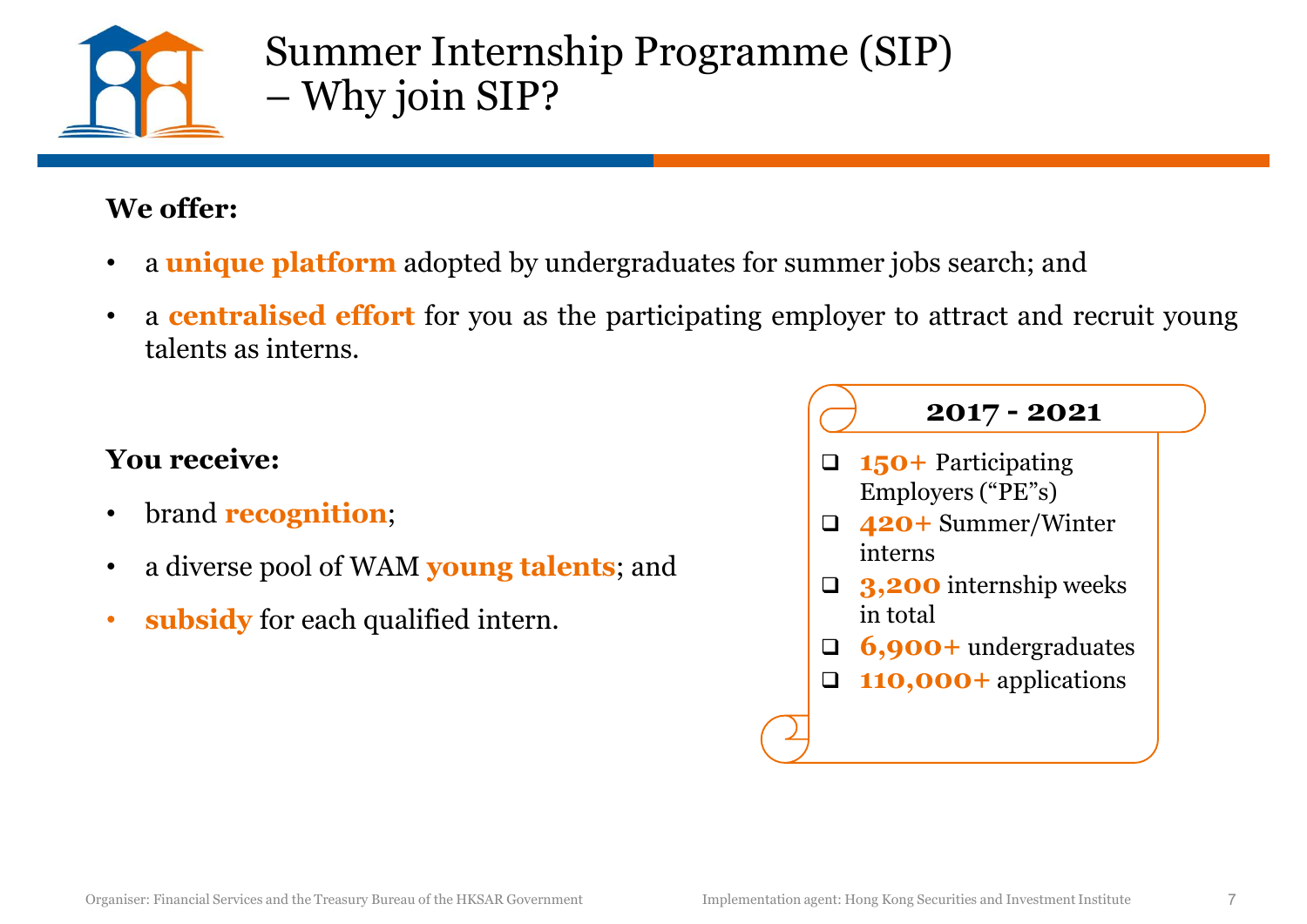

- Summer Internship Programme (SIP) – Feedback
- **Our PEs told us that:** 
	- it provides a large pool of applicants for them to identify **good** students;
	- the students' qualities meeting their expectations and the positions were filled with the **right** students; and
	- they are **satisfied** with the arrangement and support.
- From SIP 2019, all PEs indicated they would join the SIP again.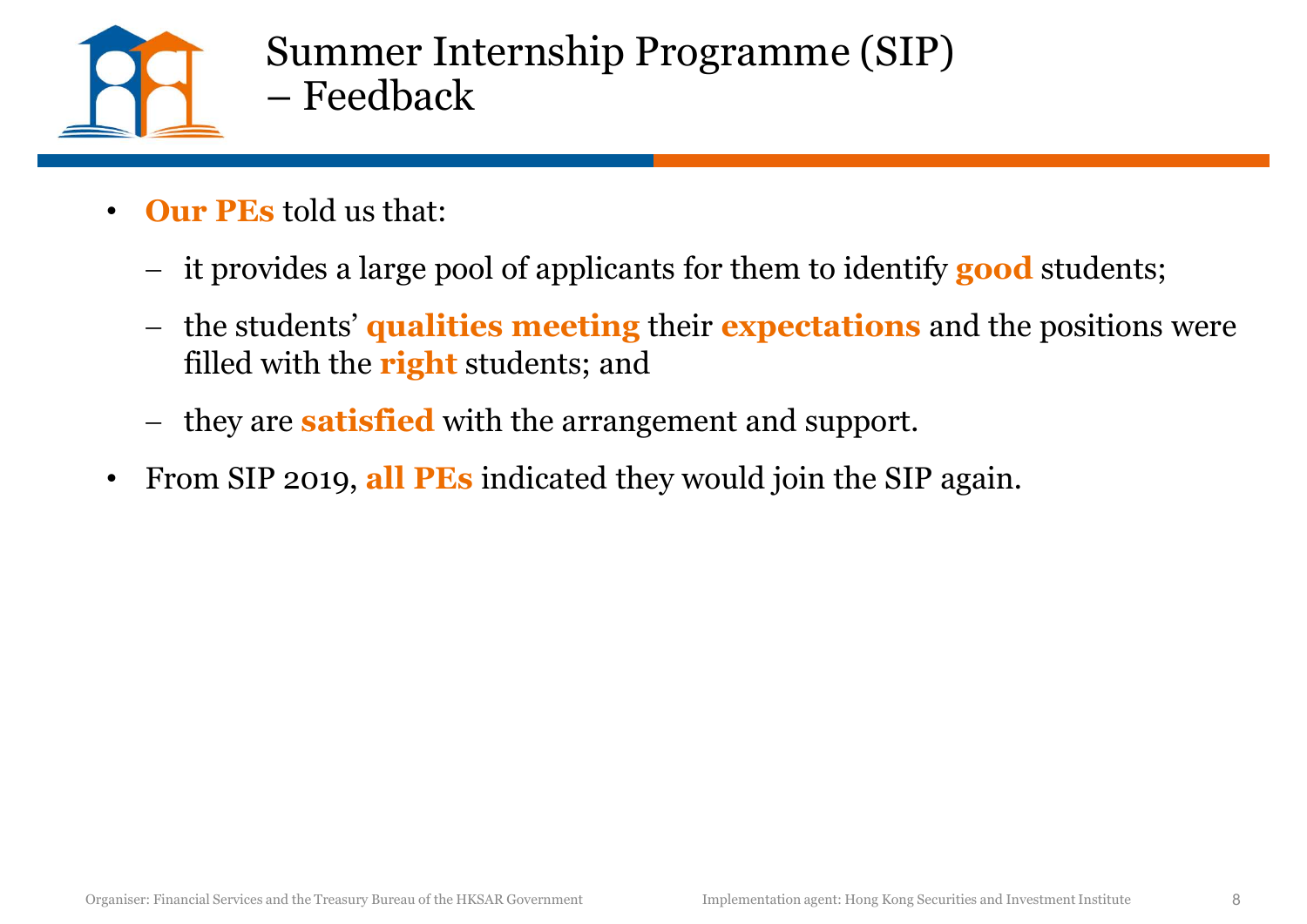

- Summer Internship Programme (SIP) – Feedback
- 97% of the interns rated their overall internship experience with positive feedback;
- 96% of the interns believed the SIP experience provided them with a **better** understanding of job functions and good preview on career prospects in the WAM sector; and
- **95%** of the interns said the programme **met** their **expectations**.

Organiser: Financial Services and the Treasury Bureau of the HKSAR Government Implementation agent: Hong Kong Securities and Investment Institute Interns found the overall work experience **valuable**.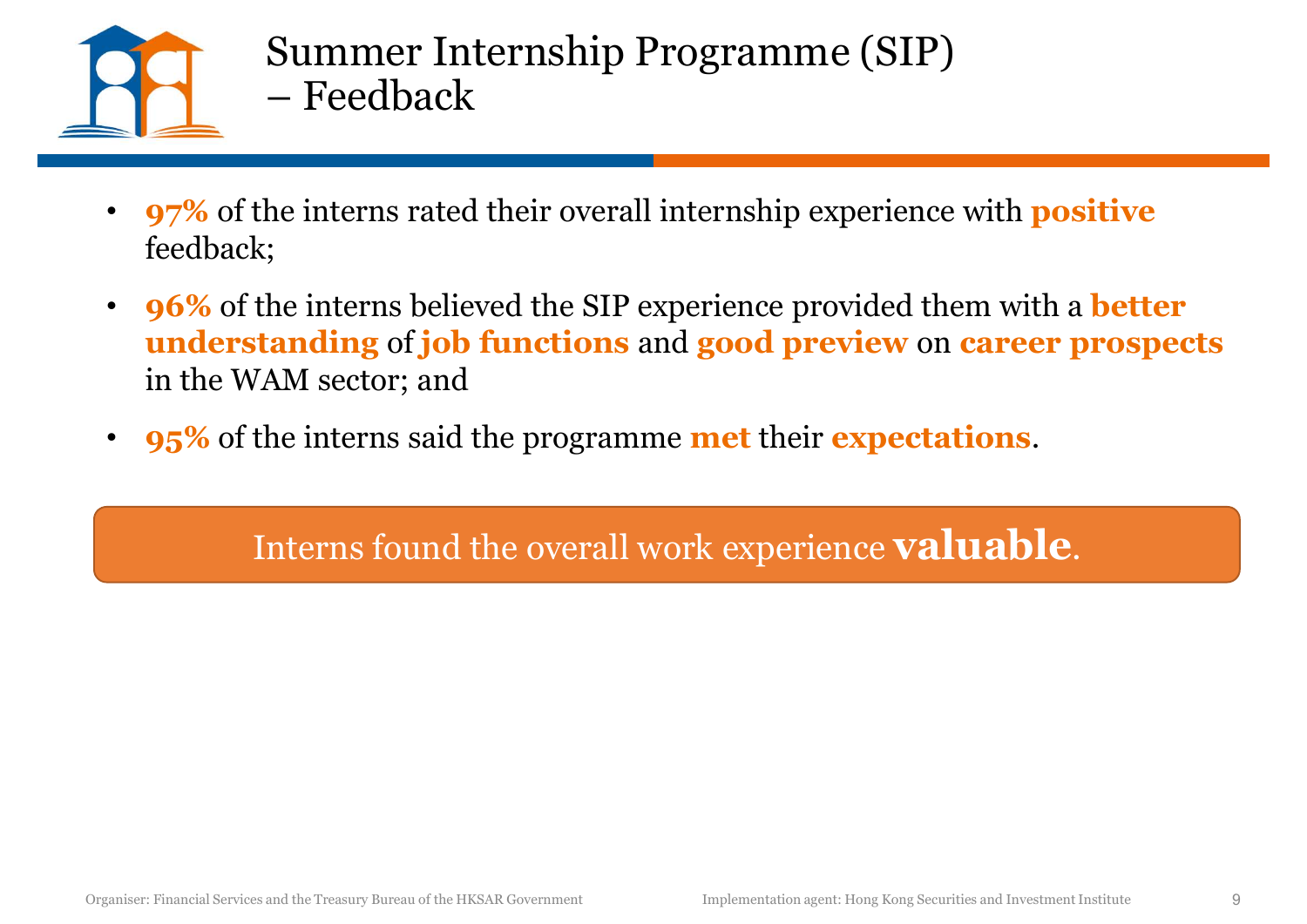

Summer Internship Programme (SIP) Summer Internship Programme<br>– Student Eligibility (1)<br>– 1) Internship Programme (SIP)<br>
- Student Eligibility (1)<br>
- Student Eligibility (1)<br>
- Students of the HKSAR;<br>
Note on hiring the undergraduates holding student visa:<br>
1) Internship arranged <u>during 1 June to 31 August</u><br>

- **Residents** of the HKSAR;
- Lawfully employable in the HKSAR;
	- Note on hiring the undergraduates holding student visa:
		-



No Objection Letter ("NOL") stating the employment eligibility issued by the Immigration Department

2) Internship arranged <u>out of the period of 1 June to 31 August</u>



A new NOL with correct internship period; and



2) Internship arranged <u>out of the period of 1 June to 31 August</u><br>
A new NOL with correct internship period; and<br>
an endorsement letter issued by the higher education institutions ("HEIs")<br>
stating the relevant internship an endorsement letter issued by the higher education institutions ("HEIs") stating the relevant internship details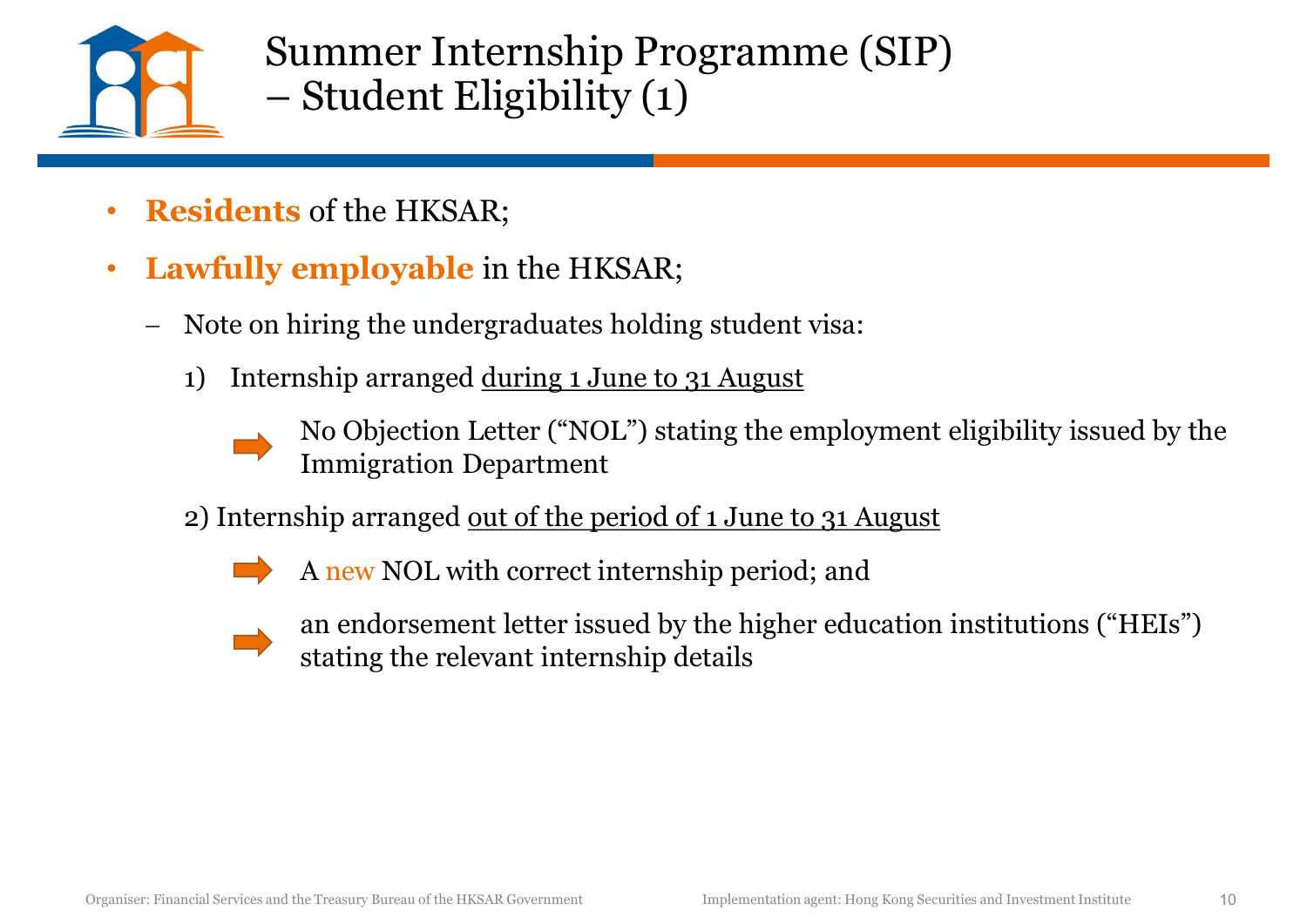

# Summer Internship Programme (SIP) Summer Internship Programme<br>
– Student Eligibility (2)<br>
– Program duate<sup>\*</sup> studying with the 20 esemplity

| <b>Full-time undergraduate</b> * studying with the <b>22</b> accredited degree-awarding HEIs<br>listed below and will continue his/her undergraduate study after the SIP internship period.<br>Caritas Institute of Higher Education<br>Lingnan University<br>Technological and Higher Education Institute of<br><b>Centennial College</b><br>Hong Kong of Vocational Training Council<br>Chu Hai College of Higher Education<br>The Chinese University of Hong Kong<br>City University of Hong Kong<br>The Education University of Hong Kong<br>Gratia Christian College<br>The Hang Seng University of Hong Kong<br><b>HKCT</b> Institute of Higher Education<br>The Hong Kong Polytechnic University<br>Hong Kong Academy for Performing Arts<br>The Hong Kong University of Science and Technology<br>Hong Kong Baptist University<br>The University of Hong Kong<br>Hong Kong Metropolitan University<br>Tung Wah College<br>(formerly known as The Open University of Hong Kong)<br>Hong Kong Nang Yan College of Higher Education<br><b>UOW College Hong Kong</b><br>Hong Kong Shue Yan University<br>Yew Chung College of Early Childhood Education<br>*Note: Full-time undergraduates include students who are in gap year and/or studies deferral.<br>Implementation agent: Hong Kong Securities and Investment Institute<br>11 | Summer Internship Programme (SIP)<br>- Student Eligibility (2) |  |
|-------------------------------------------------------------------------------------------------------------------------------------------------------------------------------------------------------------------------------------------------------------------------------------------------------------------------------------------------------------------------------------------------------------------------------------------------------------------------------------------------------------------------------------------------------------------------------------------------------------------------------------------------------------------------------------------------------------------------------------------------------------------------------------------------------------------------------------------------------------------------------------------------------------------------------------------------------------------------------------------------------------------------------------------------------------------------------------------------------------------------------------------------------------------------------------------------------------------------------------------------------------------------------------------------------------------------------------------|----------------------------------------------------------------|--|
|                                                                                                                                                                                                                                                                                                                                                                                                                                                                                                                                                                                                                                                                                                                                                                                                                                                                                                                                                                                                                                                                                                                                                                                                                                                                                                                                           |                                                                |  |
|                                                                                                                                                                                                                                                                                                                                                                                                                                                                                                                                                                                                                                                                                                                                                                                                                                                                                                                                                                                                                                                                                                                                                                                                                                                                                                                                           |                                                                |  |
|                                                                                                                                                                                                                                                                                                                                                                                                                                                                                                                                                                                                                                                                                                                                                                                                                                                                                                                                                                                                                                                                                                                                                                                                                                                                                                                                           |                                                                |  |
|                                                                                                                                                                                                                                                                                                                                                                                                                                                                                                                                                                                                                                                                                                                                                                                                                                                                                                                                                                                                                                                                                                                                                                                                                                                                                                                                           |                                                                |  |
|                                                                                                                                                                                                                                                                                                                                                                                                                                                                                                                                                                                                                                                                                                                                                                                                                                                                                                                                                                                                                                                                                                                                                                                                                                                                                                                                           |                                                                |  |
|                                                                                                                                                                                                                                                                                                                                                                                                                                                                                                                                                                                                                                                                                                                                                                                                                                                                                                                                                                                                                                                                                                                                                                                                                                                                                                                                           |                                                                |  |
|                                                                                                                                                                                                                                                                                                                                                                                                                                                                                                                                                                                                                                                                                                                                                                                                                                                                                                                                                                                                                                                                                                                                                                                                                                                                                                                                           |                                                                |  |
|                                                                                                                                                                                                                                                                                                                                                                                                                                                                                                                                                                                                                                                                                                                                                                                                                                                                                                                                                                                                                                                                                                                                                                                                                                                                                                                                           |                                                                |  |
|                                                                                                                                                                                                                                                                                                                                                                                                                                                                                                                                                                                                                                                                                                                                                                                                                                                                                                                                                                                                                                                                                                                                                                                                                                                                                                                                           |                                                                |  |
|                                                                                                                                                                                                                                                                                                                                                                                                                                                                                                                                                                                                                                                                                                                                                                                                                                                                                                                                                                                                                                                                                                                                                                                                                                                                                                                                           |                                                                |  |
|                                                                                                                                                                                                                                                                                                                                                                                                                                                                                                                                                                                                                                                                                                                                                                                                                                                                                                                                                                                                                                                                                                                                                                                                                                                                                                                                           |                                                                |  |
|                                                                                                                                                                                                                                                                                                                                                                                                                                                                                                                                                                                                                                                                                                                                                                                                                                                                                                                                                                                                                                                                                                                                                                                                                                                                                                                                           |                                                                |  |
| Organiser: Financial Services and the Treasury Bureau of the HKSAR Government                                                                                                                                                                                                                                                                                                                                                                                                                                                                                                                                                                                                                                                                                                                                                                                                                                                                                                                                                                                                                                                                                                                                                                                                                                                             |                                                                |  |
|                                                                                                                                                                                                                                                                                                                                                                                                                                                                                                                                                                                                                                                                                                                                                                                                                                                                                                                                                                                                                                                                                                                                                                                                                                                                                                                                           |                                                                |  |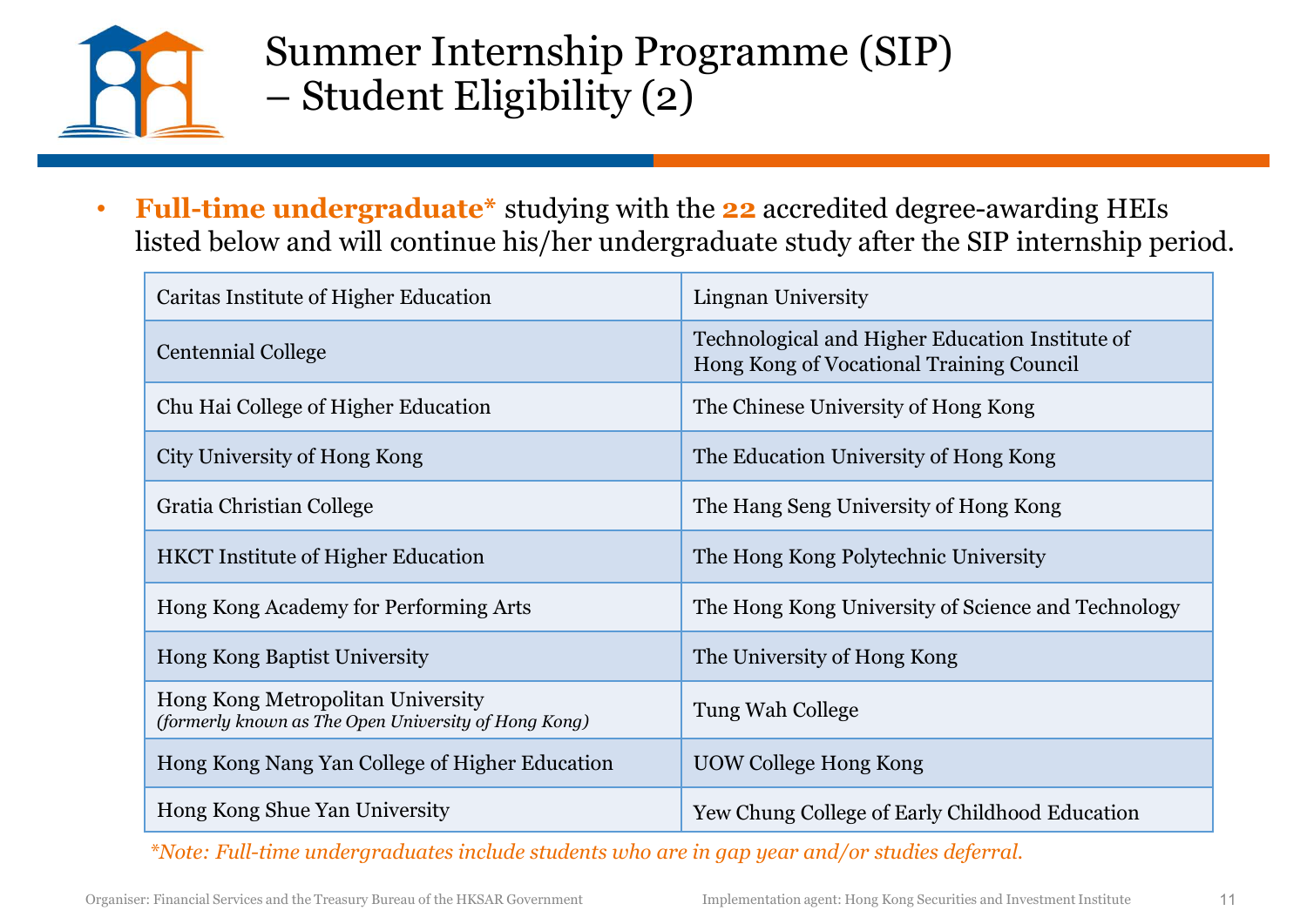

### Summer Internship Programme (SIP)<br>– Employer Eligibility (1) Summer Internship Programme (S<br>
– Employer Eligibility (1)<br>
or organisations from the following sub-sectors to offer WA Summer Internship Programme (SIP)<br>
- Employer Eligibility (1)<br>
- Companies or organisations from the following sub-sectors to offer WAM related internship positions :<br>
- Financial institutions licensed with or registered b **Summer Internship Programme (SIP)**<br>
— Employer Eligibility (1)<br>
mies or organisations from the following sub-sectors to offer **WAM** related internship positions :<br> **Securities and Futures Commission** under Securities and • Employer Eligibility (1)<br>
• Employer Eligibility (1)<br>
• Companies or organisations from the following sub-sectors to offer WAM related internship positions :<br>
• Financial institutions licenced with or registered by:<br>
•

- - -
		-
- -<br>
 Employer Eligibility (1)<br>
 Employer Eligibility (1)<br>
 Financial institutions licensed with or registered by:<br>
 Financial institutions licensed with or registered by:<br>
 Securities and Futures Commission under Secur manter or organisations from the following sub-sectors to offer<br>
Financial institutions licensed with or registered by:<br> **Securities and Futures Commission** under Securities a<br>
carry out regulated activity of Type 4 (advis • Companies or organisations from the following sub-sectors to offer WAM related internship positions :<br>
• Financial institutions licensed with or registered by:<br>
• Securities and Futures Commission under Securities and Fu • Financial institutions licensed with or registered by:<br>
• Securities and Futures Commission under Securities and Futures Ordinance (Cap. 571) to<br>
carry out regulated activity of Type 4 (advising on securities) or Type 9 Provident Fund Schemes Ordinance (Cap. 485); or **EXECUTE 2018 INTERTM ANTERTM AND SET AND MORE THE INSURANCE CAP.**<br> **EXECUTE:** IN: OT<br>
Trust companies registered under Part 8 of the Hong Kong Institute of Certified Public<br> **Accountants**; or<br>
Trust companies registered u
	-
- 
- 
- Firms or corporate practices registered with the **Hong Kong Institute of Certified Public Accountants**; or<br>
 Trust companies registered under **Part 8 of the Trustee Ordinance (Cap. 29)**; or<br>
 Trustees approved by the carry out regulated activity of Type 4 (advising on securities) or Type 9 (asset management); or<br>
• Hong Kong Monetary Authority; or<br>
• Insurers authorised or insurance intermediaries licenced under the Insurance Ordinanc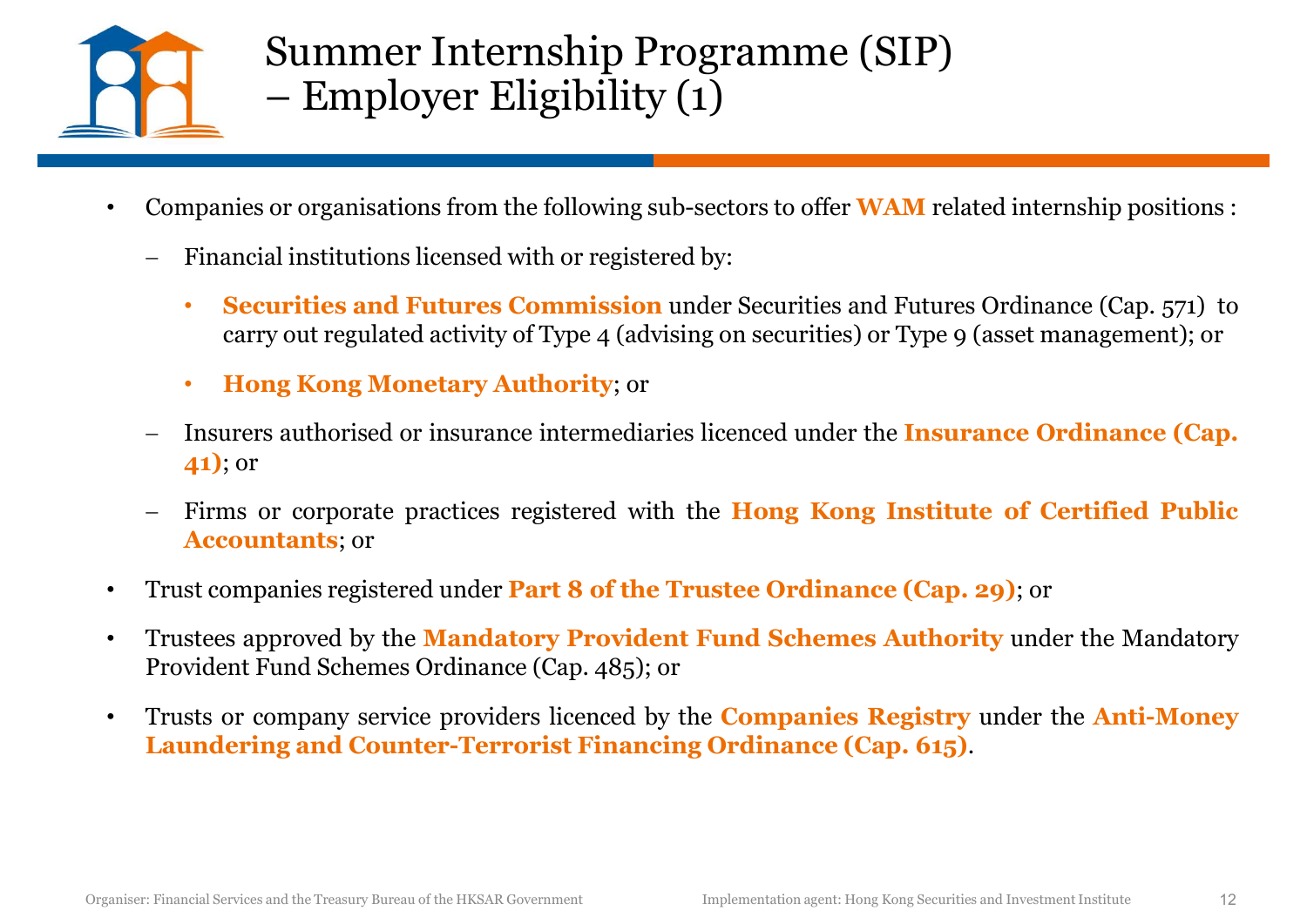

### Summer Internship Programme (SIP) Summer Internship Programme (S)<br>– Employer Eligibility (2)<br>menissi • Group companies:<br>
• Group companies:<br>
• Relevant subsidiaries under the **same parent group** can participate in the SIP by providing<br>
<sub>sufficient proof on the relationship;<br>
– interns are hired to work for a subsidiary co</sub> Summer Internship Programme (SIP)<br>
- Employer Eligibility (2)<br>
Group companies:<br>
- Relevant subsidiaries under the **same parent group** can participate in the SIP by providing<br>
sufficient proof on the relationship;<br>
- inte Summer Internship Programme (SIP)<br>
- Employer Eligibility (2)<br>
Group companies:<br>
- Relevant subsidiaries under the same parent group can participate in the SIP by providing<br>
sufficient proof on the relationship;<br>
- interns

- -
	- and
	- shareholding.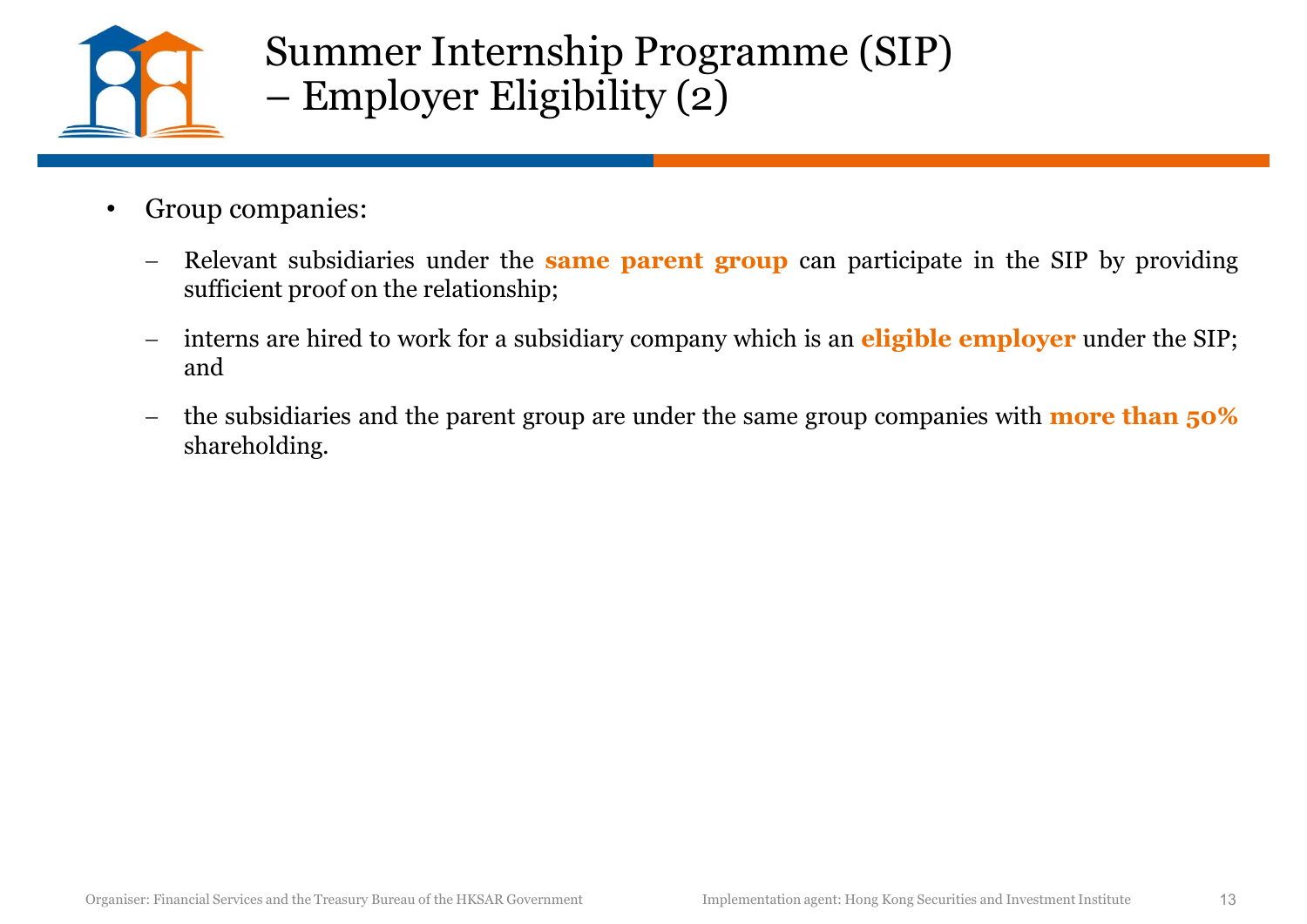

### Summer Internship Programme (SIP) Summer Internship Programm<br>– SIP 2022<br>–

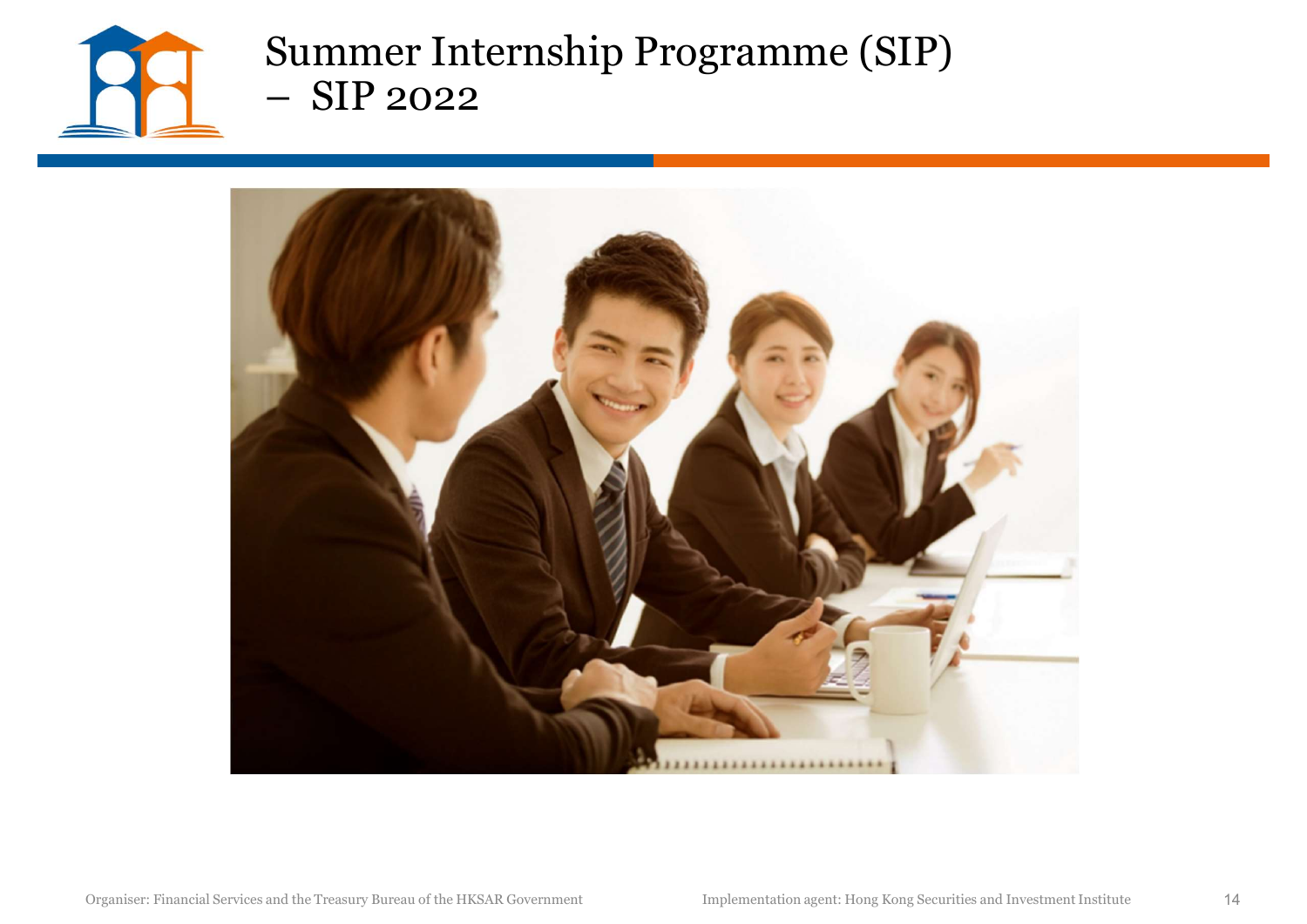

### Summer Internship Programme (SIP) Summer Internship Programm<br>- Key Dates<br>Key Actions

|                           | <b>Key Dates</b>                                                                                                                                                                                                                                                                                                             |
|---------------------------|------------------------------------------------------------------------------------------------------------------------------------------------------------------------------------------------------------------------------------------------------------------------------------------------------------------------------|
| <b>Key Dates</b>          | <b>Key Actions</b>                                                                                                                                                                                                                                                                                                           |
| 14 January 2022           | <b>PEs Application Deadline</b>                                                                                                                                                                                                                                                                                              |
| By 18 February 2022       | Notification of application results                                                                                                                                                                                                                                                                                          |
| $8 - 29$ March 2022       | <b>Student Application Round:</b><br>Receipt of Student Applications via online application portal                                                                                                                                                                                                                           |
| 8 March – 22 July 2022    | <b>Selection, Offer and Appointment Round:</b><br>- PEs to determine the processes and timetable that best fit their own schedules<br>- PEs to provide timely updates and inform the HKSI Institute upon request<br>- PEs to report the Final Acceptance List to the HKSI Institute upon the students<br>accepted the offers |
| $May - July 2022$         | <b>Verification Process:</b><br>HKSI Institute to conduct verification meeting with the interns and confirm their<br>eligibilities prior to the commencement of internship                                                                                                                                                   |
| $May - July 2022$         | <b>Readiness briefing for employers and interns (conducted by HKSI Institute)</b><br>- PEs to attend briefing<br>PEs to confirm Mentors to the HKSI Institute (within one week from the commencement<br>of internship of the respective interns)                                                                             |
| $May - August 2022$       | <b>Summer Internship period:</b><br>- PEs to manage, coach and mentor the interns with regular and timely updates to the<br><b>HKSI</b> Institute as requested<br>HKSI Institute may conduct random workplace visits                                                                                                         |
| September – December 2022 | Subsidy claim submission:<br>Submission of documents for subsidy claim within 60 days after internship completion                                                                                                                                                                                                            |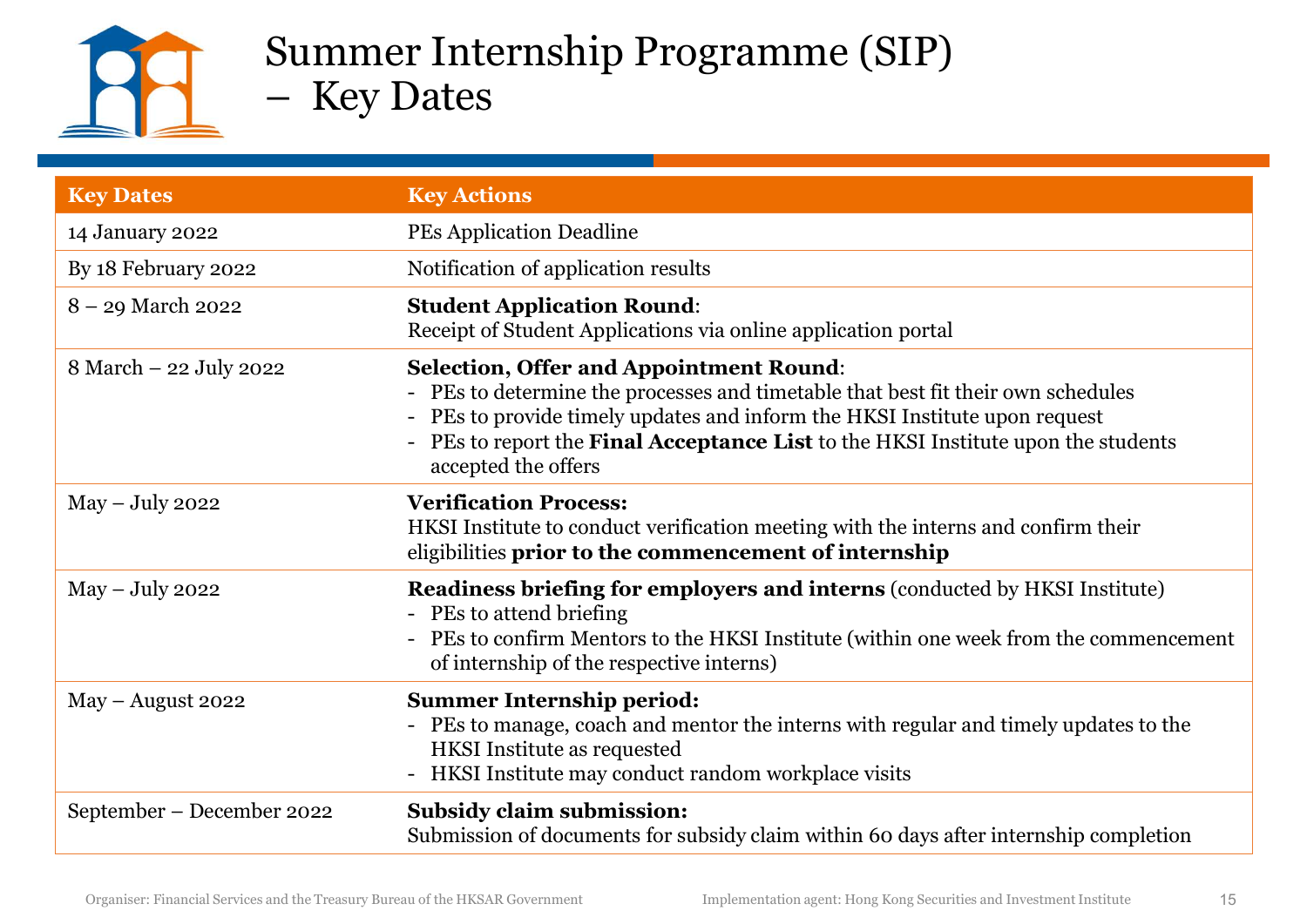

### Summer Internship Programme (SIP) Summer Internship Programme (1)<br>- Becoming a PE

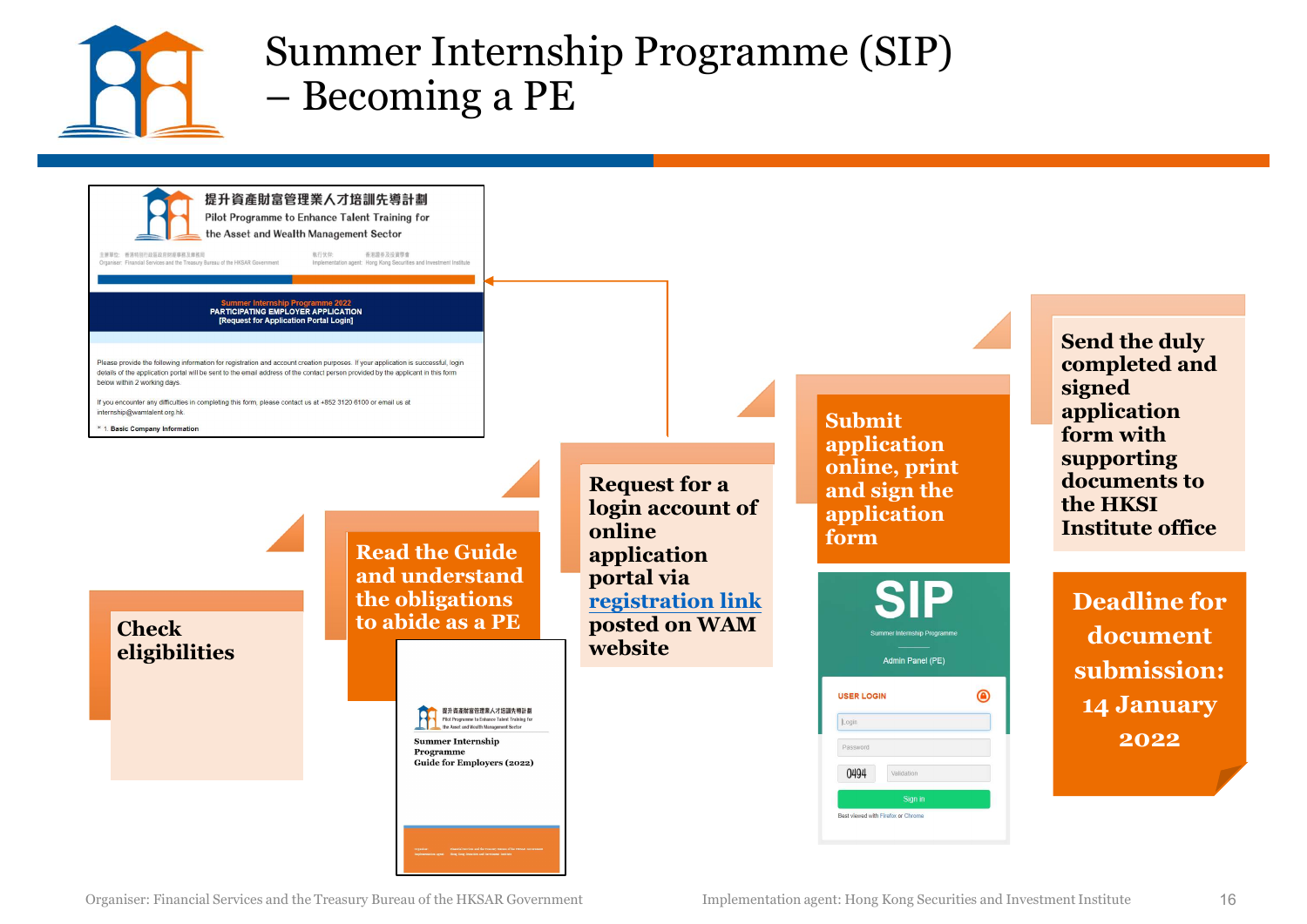

- Summer Internship Programme (SIP)<br>— Internship positions Summer Internship Programme (<br>– Internship positions<br>de <sup>SIR</sup>subsidualsim, internaling assitions of
- For eligible SIP subsidy claim, internship positions offered must meet the following requirements:
	- full-time employment;
	- last for 4 to 8 weeks during summer of 2022;
	- work physically in Hong Kong office;
- Value; and<br>
 allow the students to gain sufficient exposure in a real working environment.<br>
 Corganiser: Financial Services and the Treasury Bureau of the HKSAR Government<br>
 Implementation agent: Hong Kong Securities an WAM-related work assignments in different functional roles with practical value; and
	- allow the students to gain sufficient exposure in a real working environment.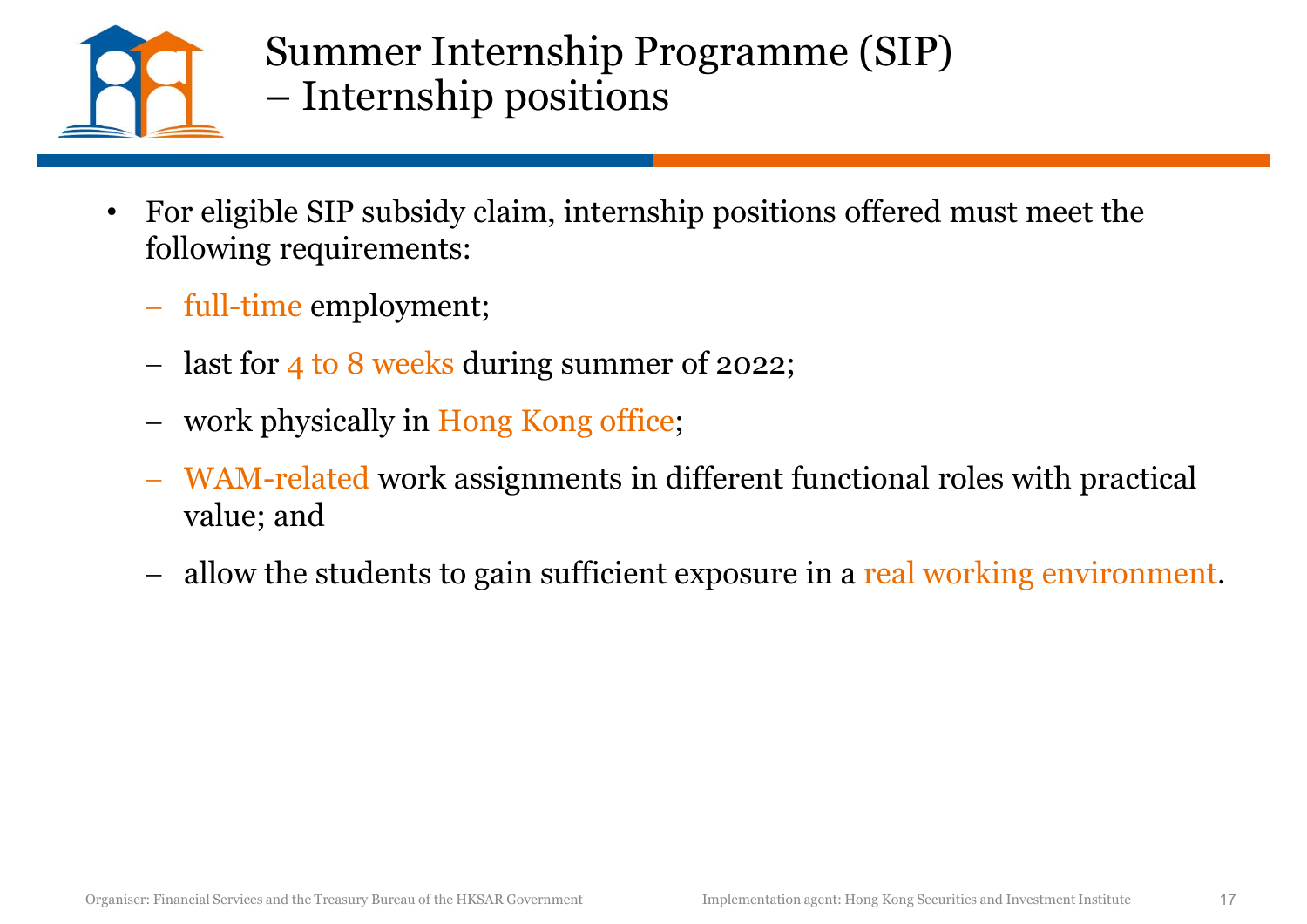

# Summer Internship Programme (SIP)<br>– PE Admin Panel (1) Summer Internship Programm<br>– PE Admin Panel (1)<br>–

- **Profile** page
	- change your initial password;
	- input:
		- Company profile;
		- Business Registration number;
		-
- PE Admin Panel (1)<br>
 Company profile;<br>
 Company profile;<br>
 Business Registration number;<br>
 Authorised person details;<br>
 upload relevant supporting documents (scanned in one file) including:<br>
 Business Registration
	-
- upload relevant supporting documents (scanned in one file) including:<br>
∙ Business Registration Certificates copy (for both PE and hiring company);<br>
∙ Licences/Certificates etc. (or any other valid documents) issued by r • Licences/Certificates etc. (or any other valid documents) issued by relevant regulatory authorities;
	- Organisation chart and a full set of Annual Return (for group companies only).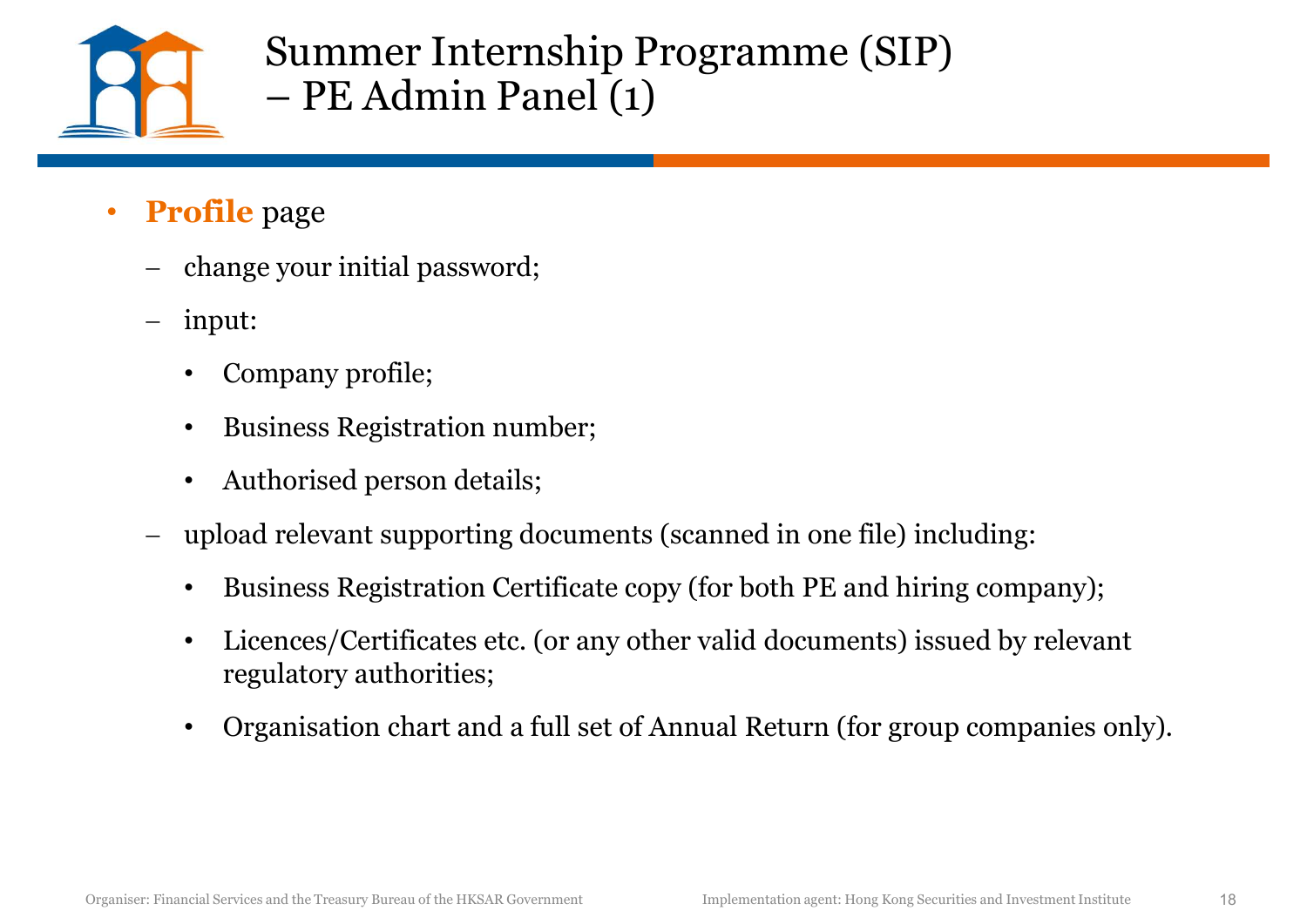

### Summer Internship Programme (SIP) Summer Internship Programme<br>– PE Admin Panel (2)<br>–

- **Position** page
	- Add(or edit) new (past) internship position
	- input:
		- position title, department, number of internship positions, internship duration, remuneration, etc.;
		- working location: within Hong Kong;
		- main duties (WAM-related) and requirements;
		- group company: please update the name of hiring company;

| <b>Hiring Company</b>              | Application as group companies<br>(Please check the box if the hiring company is different from the PE) |  |
|------------------------------------|---------------------------------------------------------------------------------------------------------|--|
| <b>Hiring Company English Name</b> |                                                                                                         |  |
| <b>Hiring Company Chinese Name</b> |                                                                                                         |  |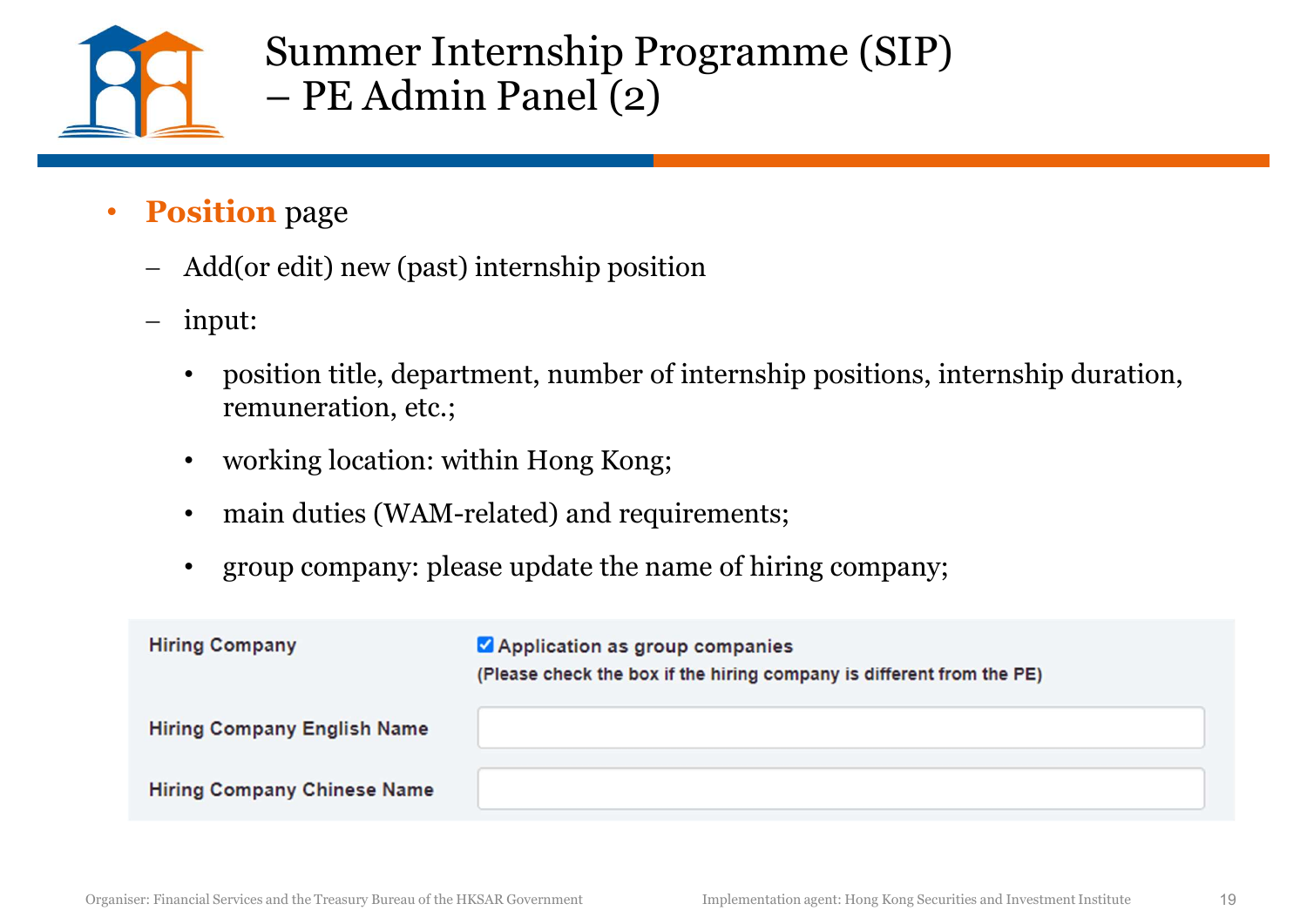

### Summer Internship Programme (SIP) Summer Internship Programme<br>
– PE Admin Panel (3)<br>
period: Summer (po less than 4 weeks with

- Summer Internship Programme (SIP)<br>
 PE Admin Panel (3)<br>
 internship period: Summer (no less than 4 weeks with <u>meaningful</u> WAM related work<br>
 number of positions: (i) no limit, subject to funding availability; assignments); • The Admin Panel (3)<br>• The Admin Panel (3)<br>• internship period: Summer (no less than 4 weeks with <u>meaningful</u> WAM related work<br><sup>assignments);<br>• number of positions: (i) no limit, subject to funding availability;<br>(ii) due</sup> (ii) due consideration on the time and resources to be spent; • normal working hours: if the working hours for student interns are different, please
- 

| <b>Normal Working Hours</b> | e.g. Mon to Fri 09:00 to 18:00 (with 1-hour meal break)<br>Sat 09:00 to 13:00 |  |
|-----------------------------|-------------------------------------------------------------------------------|--|
| <b>Office Hours Remark</b>  | *If the working hours for student interns are different, please specify       |  |

### • job categories:

|                             | number of positions: (i) no limit, subject to funding availability;                  | (ii) due consideration on the time and resources to be spent; |  |
|-----------------------------|--------------------------------------------------------------------------------------|---------------------------------------------------------------|--|
| specify;                    | normal working hours: if the working hours for student interns are different, please |                                                               |  |
| <b>Normal Working Hours</b> | e.g. Mon to Fri 09:00 to 18:00 (with 1-hour meal break)<br>Sat 09:00 to 13:00        |                                                               |  |
| <b>Office Hours Remark</b>  | *If the working hours for student interns are different, please specify              |                                                               |  |
| job categories:             |                                                                                      |                                                               |  |
| <b>Functional Role</b>      | <b>Wealth Management</b>                                                             | <b>Asset Management</b>                                       |  |
| <b>Front Office</b>         | <b>WF</b>                                                                            | AF                                                            |  |
| Middle Office               | <b>WM</b>                                                                            | AM                                                            |  |
| <b>Back Office</b>          | <b>WB</b>                                                                            | AB                                                            |  |
| Mixed*                      | <b>WX</b>                                                                            | AX                                                            |  |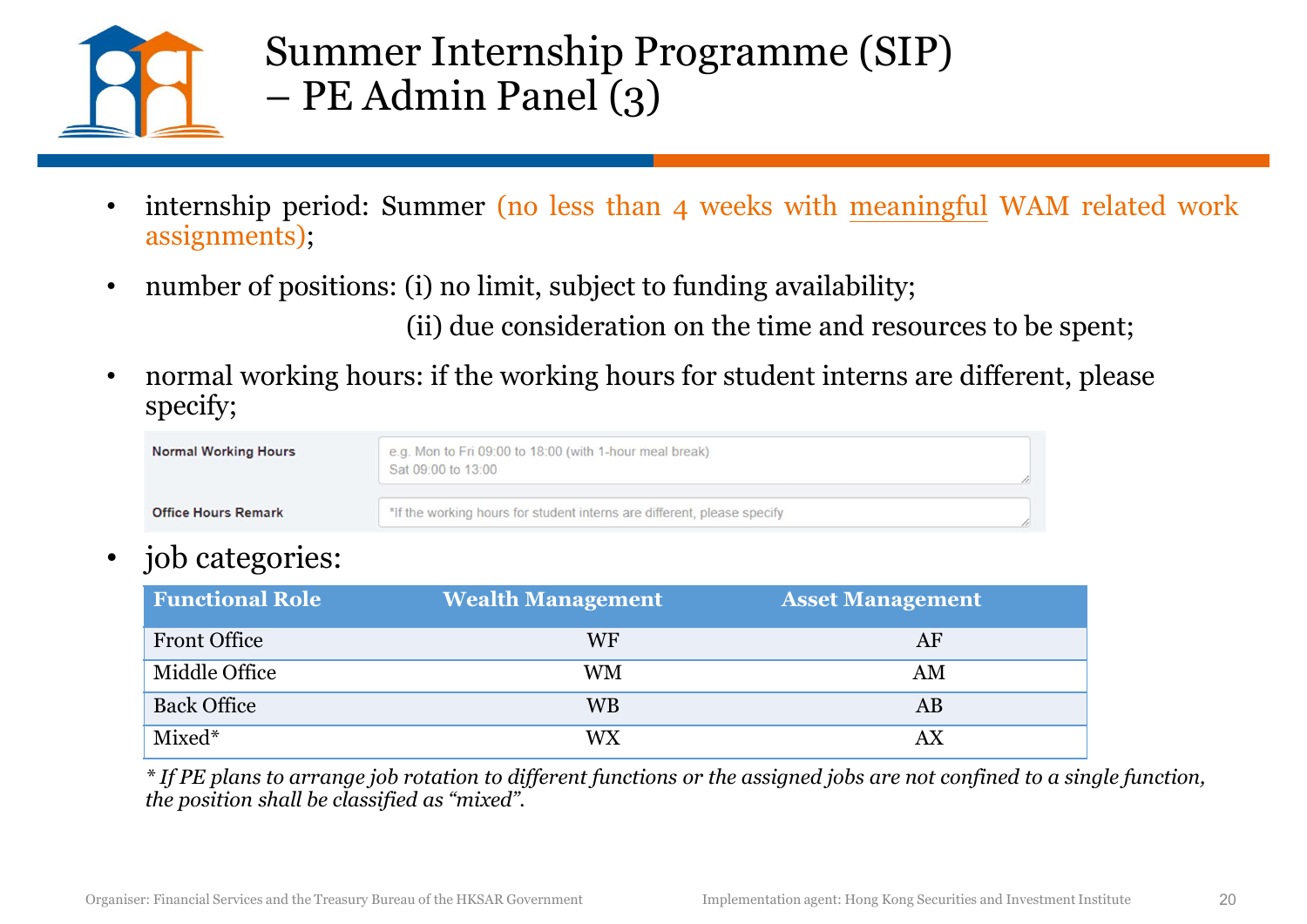

### Summer Internship Programme (SIP) Summer Internship Programn<br>– Job categories<br>- Sieh externists

### Examples of job categories

| <b>Examples of job categories</b>                     |                                                                             |                                        |
|-------------------------------------------------------|-----------------------------------------------------------------------------|----------------------------------------|
| <b>Front Office</b>                                   | <b>Middle Office</b>                                                        | <b>Back Office</b>                     |
| Business Support /<br><b>Client Servicing</b>         | <b>Business Development</b>                                                 | <b>Channel Marketing</b>               |
| Investment / Fixed Income /<br>Equities               | Client Service / Marketing                                                  | Client Service / Settlement            |
| <b>Risk Management</b>                                | Compliance                                                                  | Compliance                             |
| Research                                              | <b>Equities Business</b>                                                    | Finance & Accounting                   |
| <b>Product Development</b>                            | Finance & Accounting                                                        | <b>Human Resources</b>                 |
| Sales & Marketing Support<br>(Institutional / Retail) | <b>Investment Operations / Research Information Technology</b><br>/ Analyst |                                        |
|                                                       | Private Banking /<br><b>Wealth Management</b>                               | Legal                                  |
|                                                       | <b>Procurement Support</b>                                                  | <b>Marketing Communications</b>        |
|                                                       | <b>Product Development</b>                                                  | <b>Operations / Internal Operation</b> |
|                                                       | Sales support                                                               | <b>Product Development</b>             |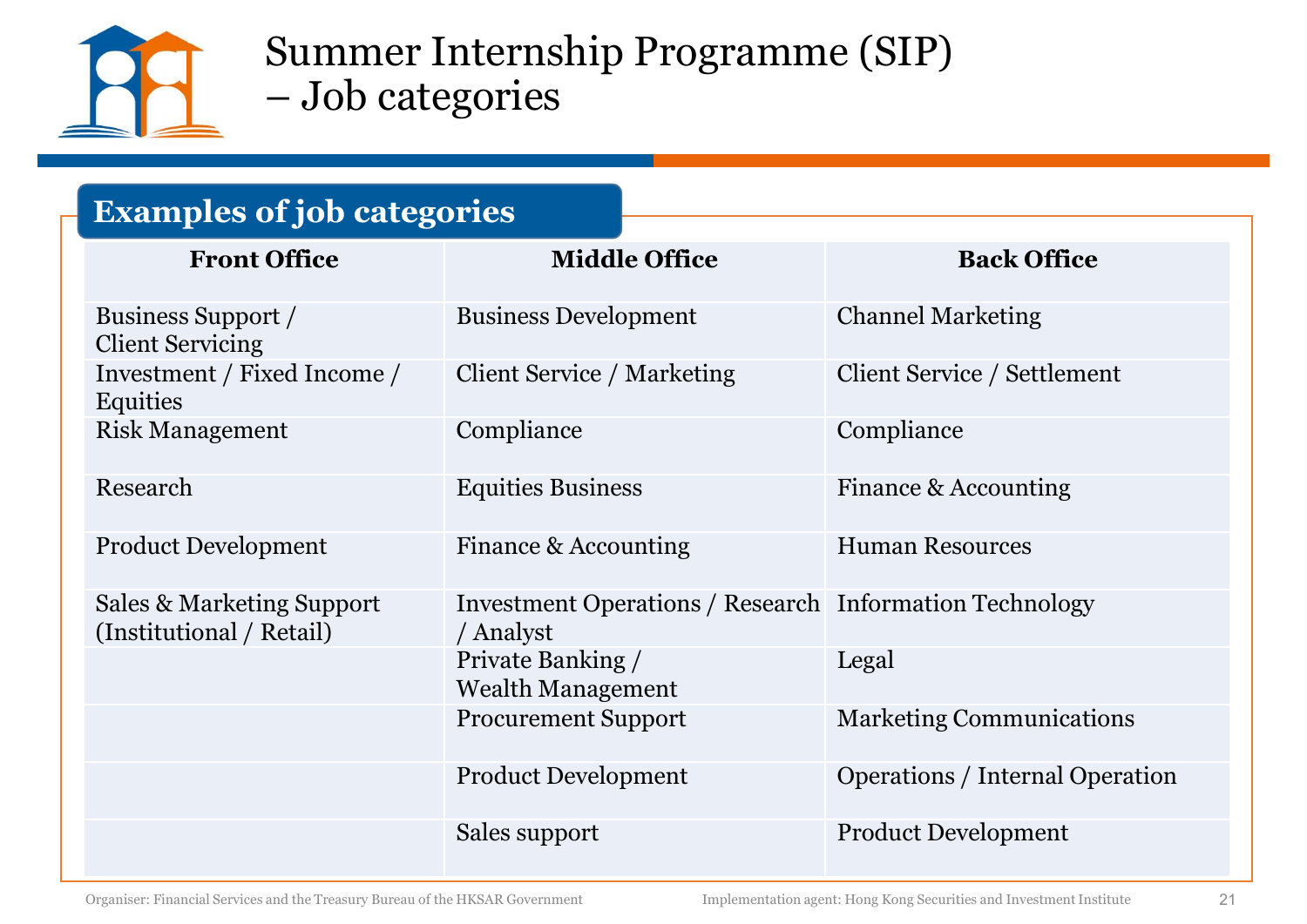

# Summer Internship Programme (SIP)<br>– PE application submission Summer Internship Programme (SIP)<br>– PE application submission

- Before submitting the application online  $\triangledown$  submit for Approval
	- Read and accept the terms of "Handling of Information"; and
- **EXECUTE:**<br>  $\begin{aligned}\n\text{Number of the application and the application of the image is a specific value of the provided by the provided HTML representation is a specific value of the image.} \\
\text{Figure 2.1:} \end{aligned}$ Fig. 2022).<br>  $\begin{aligned}\n\text{Example 3:} \end{aligned}$ Fig. 2022).<br>  $\begin{aligned}\n\text{Example 4:} \end{aligned}$ Fig. 2022).<br>  $\begin{aligned}\n\text{Example 5:} \end{aligned}$  $(2022)$ ".
- Print and sign the application form  $\blacksquare$  Generate App. Form

- Submit the following documents to HKSI Institute office:
	- duly completed and signed application form;
	- detailed job duties of the internship positions offered; and
- duly completed and signed application form;<br>
 detailed job duties of the internship positions offered; and<br>
 copies of documentary proof of eligibility (e.g. company business registration,<br>
licences/certificates issued copies of documentary proof of eligibility (e.g. company business registration, licences/certificates issued by relevant regulatory authorities, etc.).

### Application deadline: 14 January 2022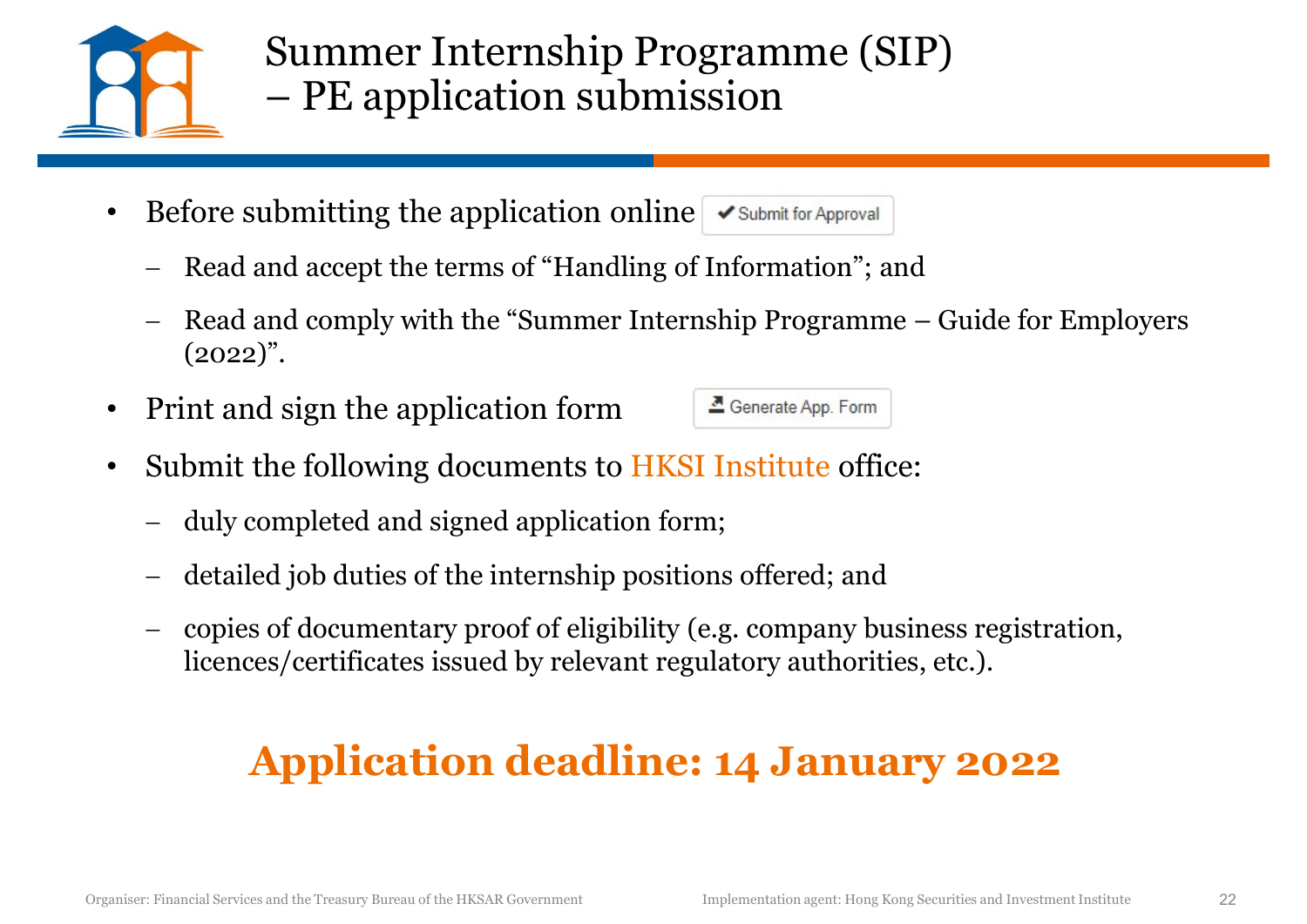

# Summer Internship Programme (SIP) Summer Internship Programn<br>– Vetting<br>Summittee (VC) is commised of

- Vetting Committee (VC) is comprised of
	- FSTB; and
	- HKSI Institute.
- Roles
	- Endorses the internship positions offered by employers; and
	- Oversees the matching of students and internship positions.

### Internship positions endorsement confirmed by VC:<br>18 February 2022<br><sub>Organiser: Financial Services and the Treasury Bureau of the HKSAR Government</sub> Implementation agent: Hong Kong Securities and Investment Institute 23 Internship positions endorsement confirmed by VC: 18 February 2022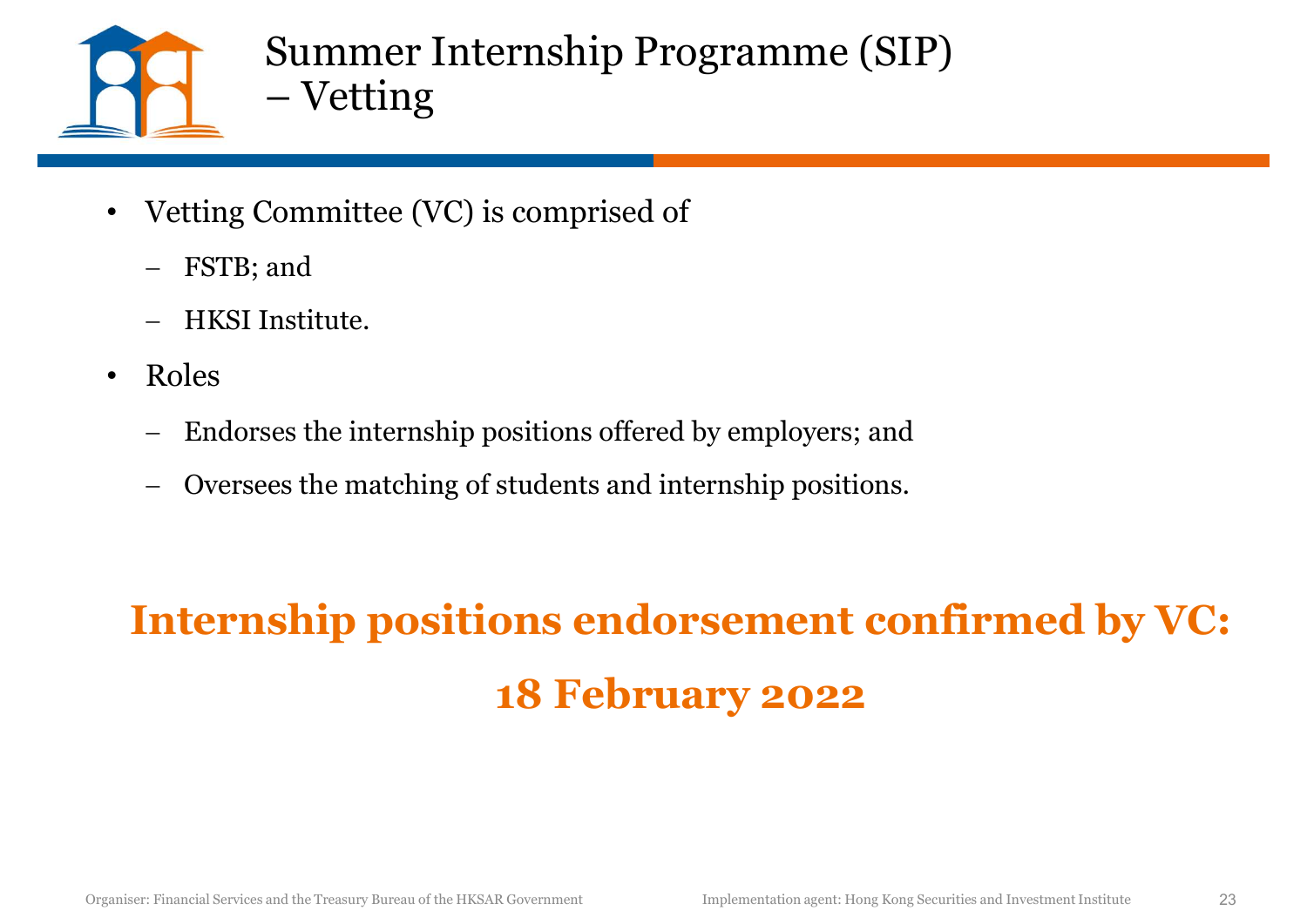

- Summer Internship Programme (SIP) Summer Internship Programme (S<br>
– Student Application (1)<br>
– Student Application (1)
- Company profile, job duties and requirements of internship position will be posted on the website (www.wamtalent.org.hk/internship\_programme) in early March 2022; • Company profile, job duties and requirements of internship position will be<br>
• Company profile, job duties and requirements of internship position will be<br>
posted on the website (www.wamtalent.org.hk/internship\_programme Framework experience;<br>
Framework of internship position will be<br>
posted on the website (www.wantalent.org.hk/internship\_programme) in<br> **early March 2022;**<br>
Student application round: **8 to 29 March 2022;**<br>
Receive student
- Student application round: 8 to 29 March 2022;
- 2022: early March 2022;<br>Student application round: 8 to 29 March 2022;<br>Receive student applications directly in the PE Admin Panel from 8 March<br>2022:<br>— personal + academic information;<br>— work experience;<br>— Curriculum Vitae (pape ndent application round: <mark>8 to 29 March 2022</mark>;<br>ceive student applications directly in the PE Admin Pane<br>22:<br>personal + academic information;<br>work experience;<br>Curriculum Vitae (paper CV and/or video CV); and<br>Consent to forw
	-
	-
	-
- personal + academic information;<br>- Curriculum Vitae (paper CV and/or video CV); and<br>- Consent to forward application information to employers who are not among<br>the student's original choices.<br>-<br>-<br>-<br>-<br>-<br>-<br>-<br>-<br>-<br>-<br>-<br>-<br>-<br>-<br>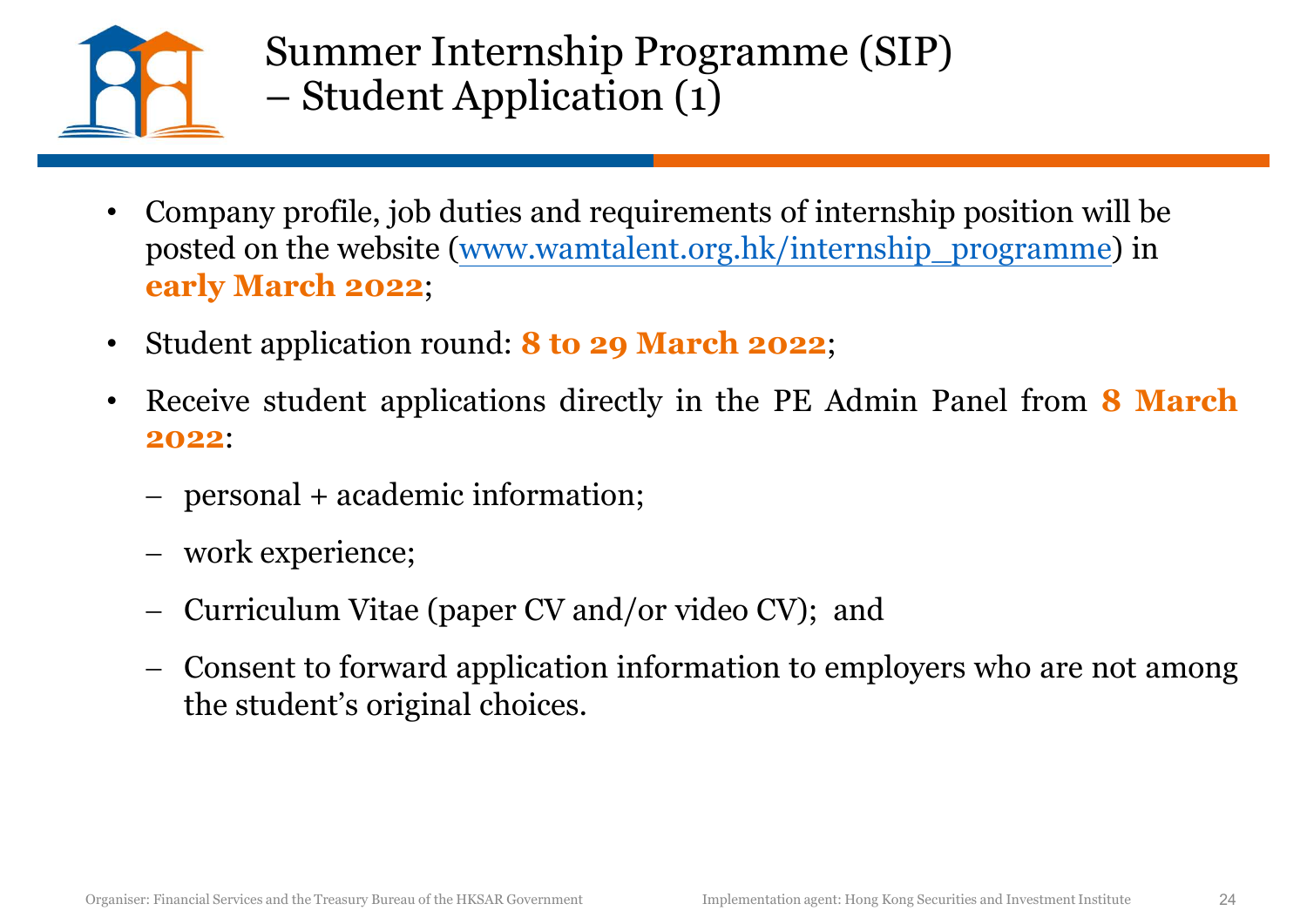

### Summer Internship Programme (SIP) Summer Internship Programn<br>
– Student Application (2)



**Research Analyst Intern** 

Hong Kong Securities and Investment Institute

### **Asset Management**

The Hong Kong Securities and Investment Institute (HKSI Institute) was established in 1997. We have been working closely with government, local regulatory bodies, industry practitioners and our members to set, raise and promote professional standards for the financial services industry.

### **Our Vision**

- . To champion professional standards of excellence in Hong Kong's financial services industry.
- . To contribute to Hong Kong's role as a leading international financial centre.

- 
- 
- 

- 
- 
- 
- 
- 

- 
- 
- 
- 

- 
- 
- Or Rainier and the Treasury Bureau of the HKSAR Government<br>
Consideration and the HKSAR Government Implementation and the Treasury Bureau of the Treasury Bureau of Federation<br>
(a) Words Financial Securities and the Treasu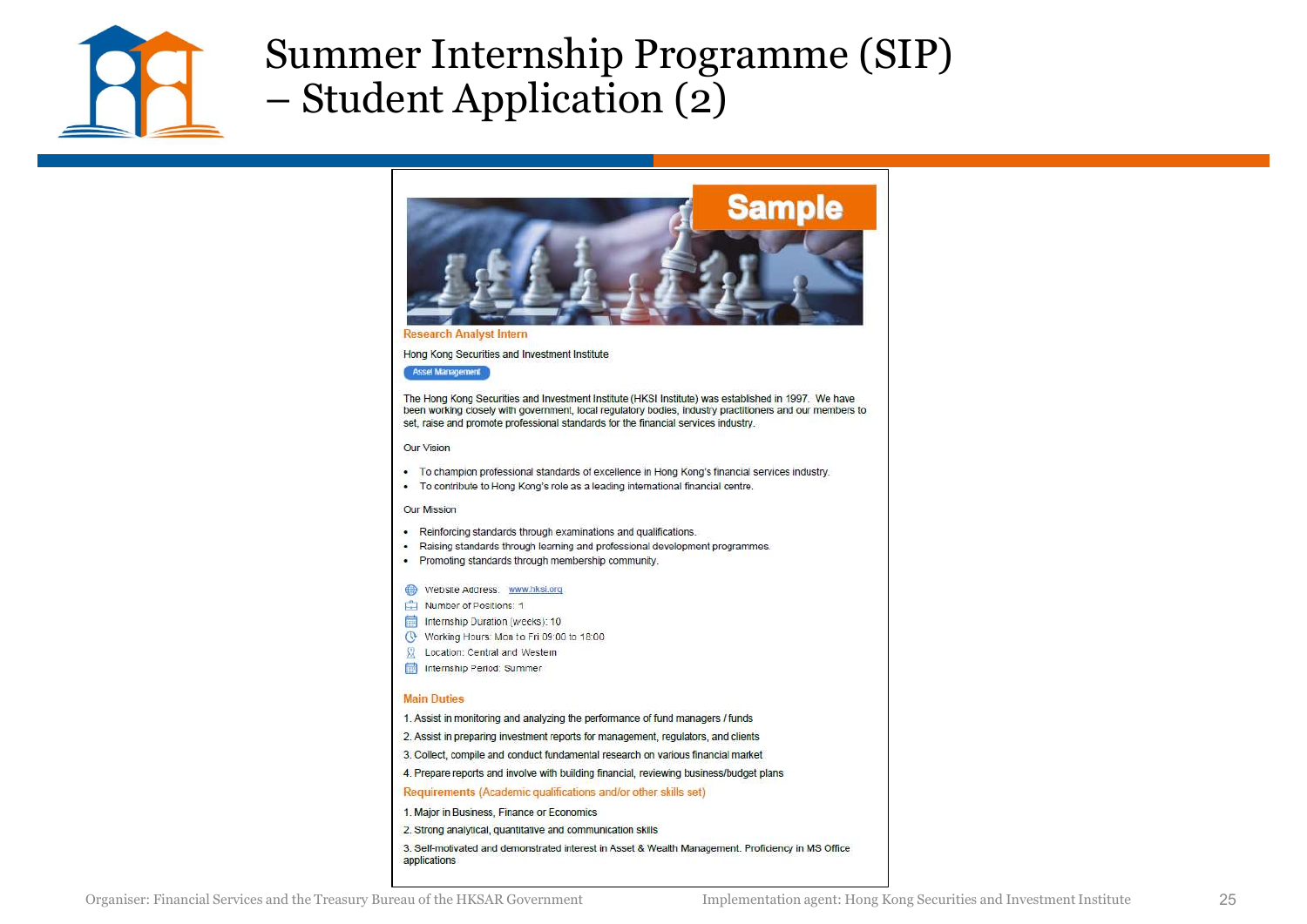

- PES can view/download the students applications and resumes from the PE<br>
 PES can view/download the student applications and resumes from the PE<br>
 PES should contact the students directly in arranging any suitability
- PES can view/download the student applications and resumes from the PE<br>
 PES can view/download the student applications and resumes from the PE<br>
 PES should contact the students directly in arranging any suitability<br>
s Summer Internship Programme (SIP)<br>
- Selection, Offer and Appointment<br>
PEs can view/download the student applications and resumes from the PE<br>
Admin Panel;<br>
PEs should contact the students directly in arranging any suitabi Summer Internship Programme (SIP)<br>
- Selection, Offer and Appointment<br>
PEs can view/download the student applications and resumes f<br>
Admin Panel;<br>
PEs should contact the students directly in arranging any<br>
assessments or o • PEs can view/download the student applications and resumes from the PE<br>
• PEs can view/download the student applications and resumes from the PE<br>
• PEs should contact the students directly in arranging any suitability<br>
• - Selection, Offer and Appoi<br>
PEs can view/download the student applica<br>
Admin Panel;<br>
PEs should contact the students directl<br>
assessments or other administrative procedur<br>
purpose at PE's own costs and expenses;<br>
PEs sho • PEs can view/download the student applications and resumes from the PE<br> **Admin Panel**;<br>
• PEs should contact the students directly in arranging any suitability<br>
assessments or other administrative procedures as appropria PEs can view/download the student applications and resumes from the PE<br>Admin Panel;<br>PEs should contact the students directly in arranging any suitability<br>assessments or other administrative procedures as appropriate for co FEs should contact the students directly in arranging any suitability<br>assessments or other administrative procedures as appropriate for compliance<br>purpose at PE's own costs and expenses;<br>PEs should provide regular and time
- 
- -
	-
- PEs can request HKSI Institute to provide more student applicants for further round of selection if:<br>
 no application is received towards any of the posted internship positions by the close of Student Application roun purpose at PE's own costs and expenses;<br>
• PEs should provide regular and timely update to the HKSI Institute upon<br>
request; and<br>
• PEs can request HKSI Institute to provide more student applicants for further<br>
round of s **PES** should provide regular and timely update to the HKSI Institute upon<br>
PEs can request HKSI Institute to provide more student applicants for further<br>
round of selection if:<br>
— no application is received towards any of Figures 22 July 2022.<br>
Figures and the Transit Exception if:<br>
- no application is received towards any of the posted internship positions by the close of<br>
Student Application round; or<br>
- PEs are unable to identify suitab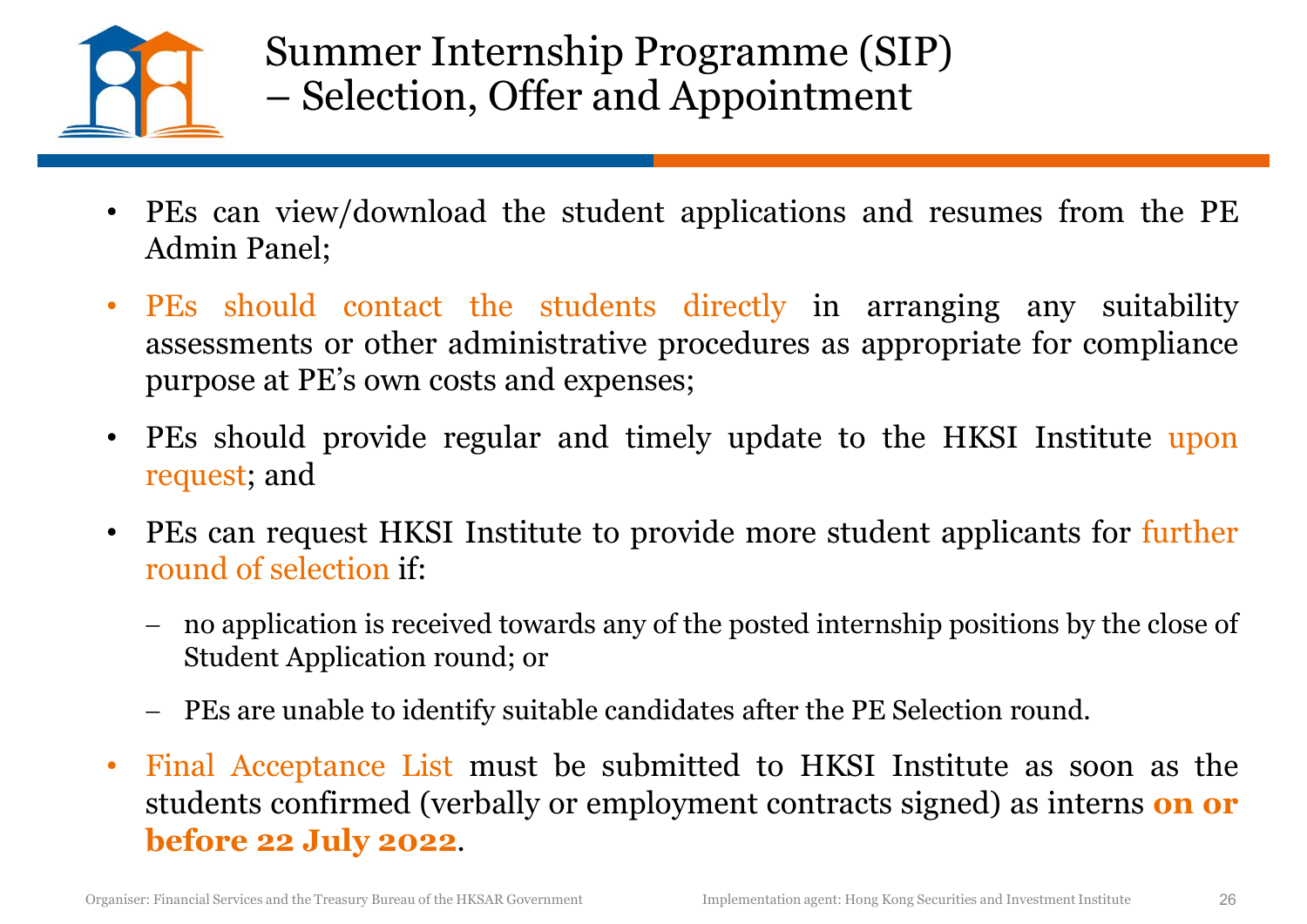

- Summer Internship Programme (SIP)<br>
 Before internship commencement<br>
MIVE verification and confirmation should be done and confirmed by<br>
the HKSI Institute prior to commencement of internship. Any<br>
internship commenced bef Summer Internship Programme (SIP)<br>- Before internship commencement<br>All verification and confirmation should be done and confirmed by<br>the HKSI Institute prior to commencement of internship. Any<br>internship commenced before t Summer Internship Programme (SIP)<br>
- Before internship commencement<br>
All verification and confirmation should be done and confirmed by<br>
the HKSI Institute prior to commencement of internship. Any<br>
internship commenced befo Summer Internship Programme (SIP)<br>
- Before internship commencement<br>
All verification and confirmation should be done<br>
the HKSI Institute prior to commencement of<br>
internship commenced before the verification co<br>
be eligib • Get ready the employment relationship (SIP)<br>
• Before internship commencement<br>
• All verification and confirmation should be done and confirmed by<br>
the HKSI Institute prior to commencement of internship. Any<br>
internship Summer Internship Programme (SIP)<br>
- Before internship commencement<br>
All verification and confirmation should be done and confirmed by<br>
the HKSI Institute prior to commencement of internship. Any<br>
internship commenced bef All verification and confirmation should be done and confirmed by<br>
the HKSI Institute prior to commencement of internship. Any<br>
internship commenced before the verification completion will not<br>
be eligible for SIP subsidy.
- -
	- level;
- In full compliance with all applicable and relevant legal obligations and statutory requirements in relation to employment, e.g. Employment Ordinance, Minimum Wage Ordinance, MPF Ordinance where applicable; and<br>- nominat **EXECUTE: EXECUTE: EXECUTE: EXECUTE: EXECUTE: EXECUTE: EXECUTE: EXECUTE: EXECUTE: EXECUTE: EXECUTE: EXECUTE: EXECUTE: EXECUTE: EXECUTE: CONOCYTE: EXECUTE: CONOCYTE: EXECUTE: CONOCYTE: Example 12 Except of Except Commenced before the verification completion will not**<br> **eligible for SIP subsidy.**<br> **Comment Contract** with the intern:<br>
enter into a direct employment relationship (Intern = an employee);<br>
fu and Get ready the **employment contract** with the intern:<br>
— enter into a direct employment relationship (Intern = an employee);<br>
— full discretion in determining the terms and conditions and the honorarium<br>
level;<br>
— in full c enter into a direct employment relationship (Intern = an employee);<br>full discretion in determining the terms and conditions and the honorarium<br>level;<br>in full compliance with all applicable and relevant legal obligations an
	-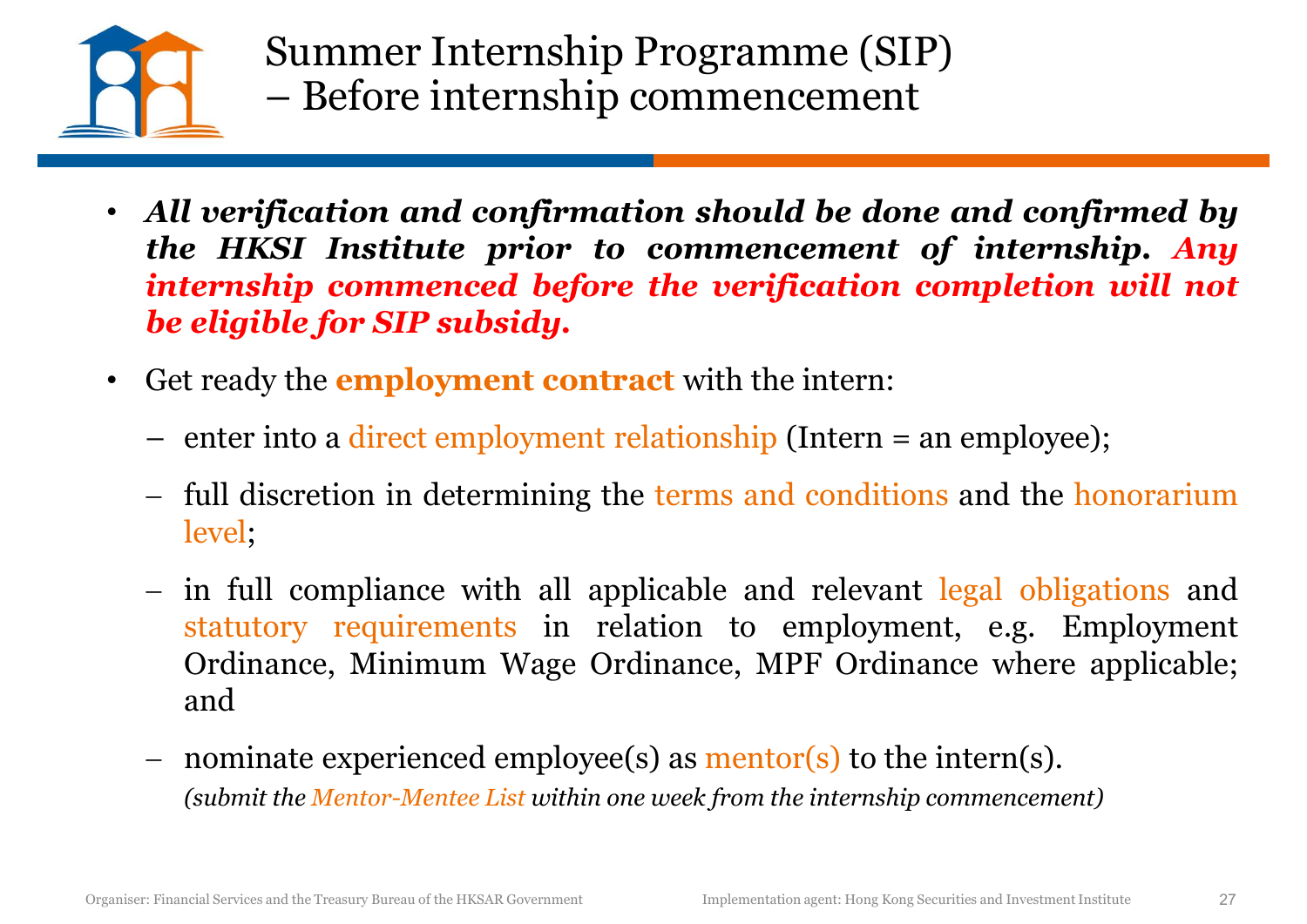

- -
	-
- Summer Internship Programme (SIP)<br>
 Internship Commences<br>
PE should<br>
 supervise the intern's performance and provide guidance when necessary;<br>
 monitor the intern's daily attendance;<br>
 maintain regular contact with the Summer Internship Programme (SIP)<br>
— Internship Commences<br>
should<br>
supervise the intern's performance and provide guidance when necessary;<br>
monitor the intern's daily attendance;<br>
maintain regular contact with the HKSI Ins Forther internally a registrative (e.g.  $\frac{1}{2}$  - Internship Commences<br>
should<br>
supervise the intern's performance and provide guidance when necessary;<br>
monitor the intern's daily attendance;<br>
maintain regular contact wi • PE should<br>
• supervise the intern's performance and provide guidance when necessary;<br>
• monitor the intern's daily attendance;<br>
• maintain regular contact with the HKSI Institute on any changes to the<br>
<u>employment status</u> PE should<br>
— supervise the intern's performance and provid<br>
— monitor the intern's daily attendance;<br>
— maintain regular contact with the HKSI Ins<br>
<u>employment status</u> of the interns as well as job<br>
the intern (e.g. attend
- Organiser: Financial Services and the Treasury Bureau of the HKSAR Government Implementation agent: Hong Kong Securities and Investment Institute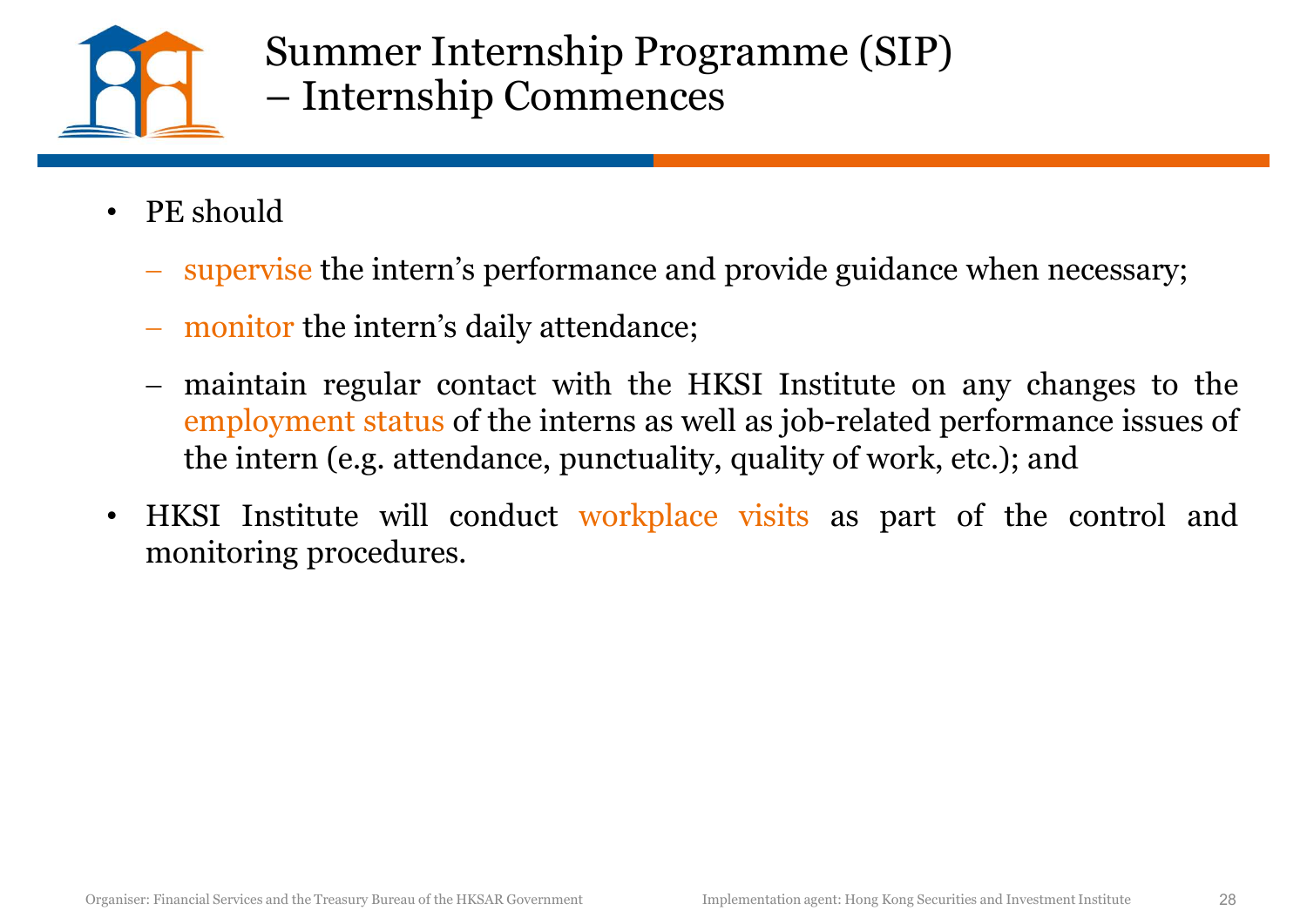

- Submit your documents for internship honorarium subsidy claim<br>• Submit your documents for internship honorarium subsidy claim within 60<br>• subsidy claim form;<br>• subsidy claim form; Summer Internship Programme (SIP)<br>
— Honorarium subsidy claim<br>
Submit your documents for internship honorarium subsidy claim within 60<br>
days from the last employment day of the intern:<br>
— subsidy claim form;<br>
— original co Submit your documents for internship honorarium st<br>days from the last employment day of the intern:<br>- subsidy claim form;<br>- original copy of proof of payment of the honorarium duly sig<br>- original copy of proof of payment o
	-
	-
	-
	-
- performance assessment completed before the end of internship; and<br>
 evaluation on our programme.<br>
 Corganiser: Financial Services and the Treasury Bureau of the HKSAR Government Institute<br>
 Implementation agent: Hong
	-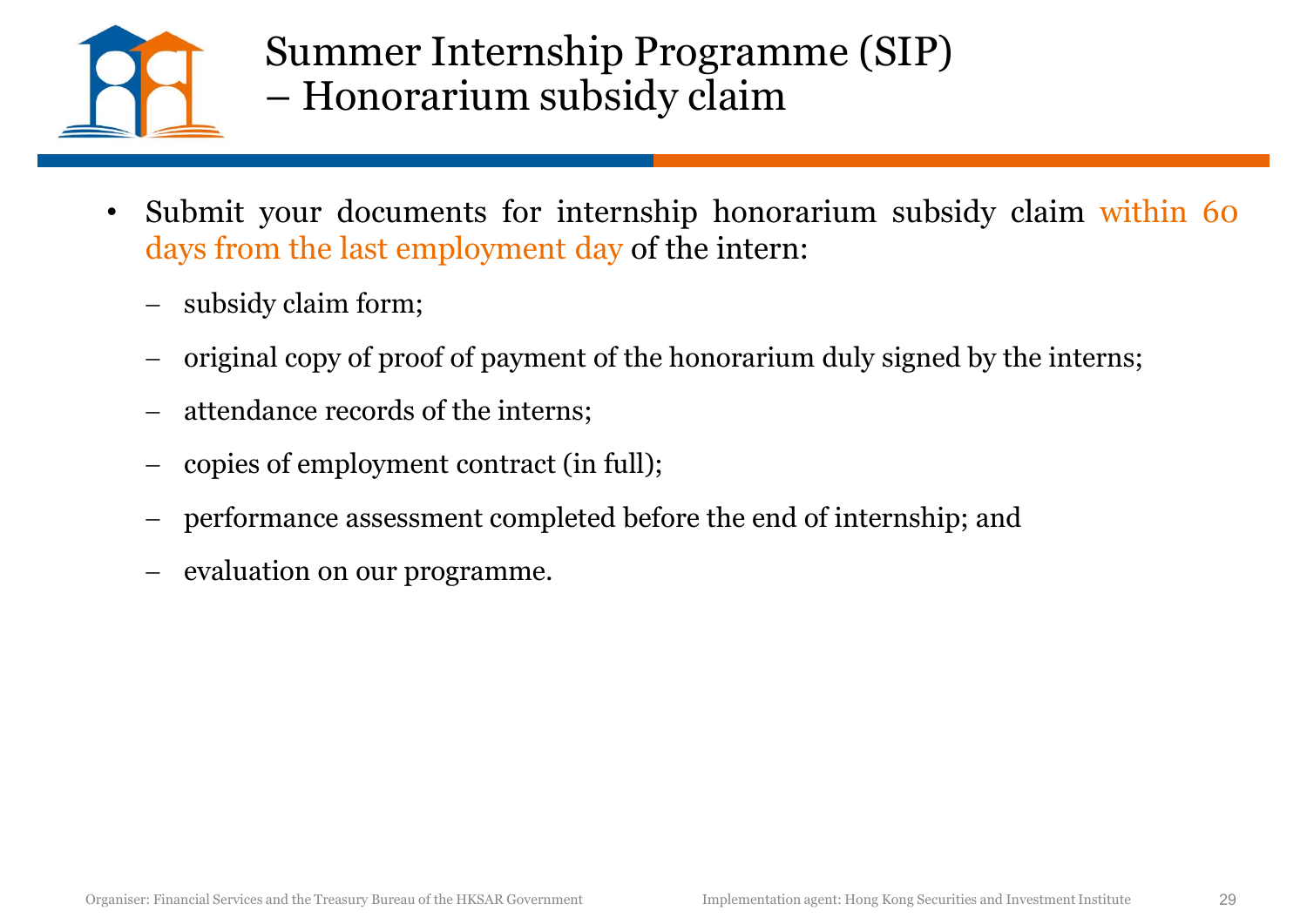

- Summer Internship Programme (SIP)<br>- Recap on Key Dates Summer Internship Programme (<br>- Recap on Key Dates
- 

|                                      | Summer Internship Programme (SIP)<br>- Recap on Key Dates                                                     |
|--------------------------------------|---------------------------------------------------------------------------------------------------------------|
| <b>Key Dates</b>                     | <b>Key Actions</b>                                                                                            |
| <b>14 January 2022</b>               | <b>Participating Employers Application Deadline</b>                                                           |
| <b>18 February 2022</b>              | Notification of application results                                                                           |
| 8 - 29 March 2022                    | <b>Student Application Round: Receipt of Student</b><br>Applications via https://www.wamtalent.org.hk         |
| <b>By 22 July 2022</b>               | Offer/Appointment Process: best fit PEs' own schedule<br>Report Final Acceptance List to HKSI Institute       |
| $May - August 2022$                  | Summer internship period                                                                                      |
| $September-$<br><b>December 2022</b> | Submission of documents for internship subsidy<br>reimbursement within 60 days after internship<br>completion |